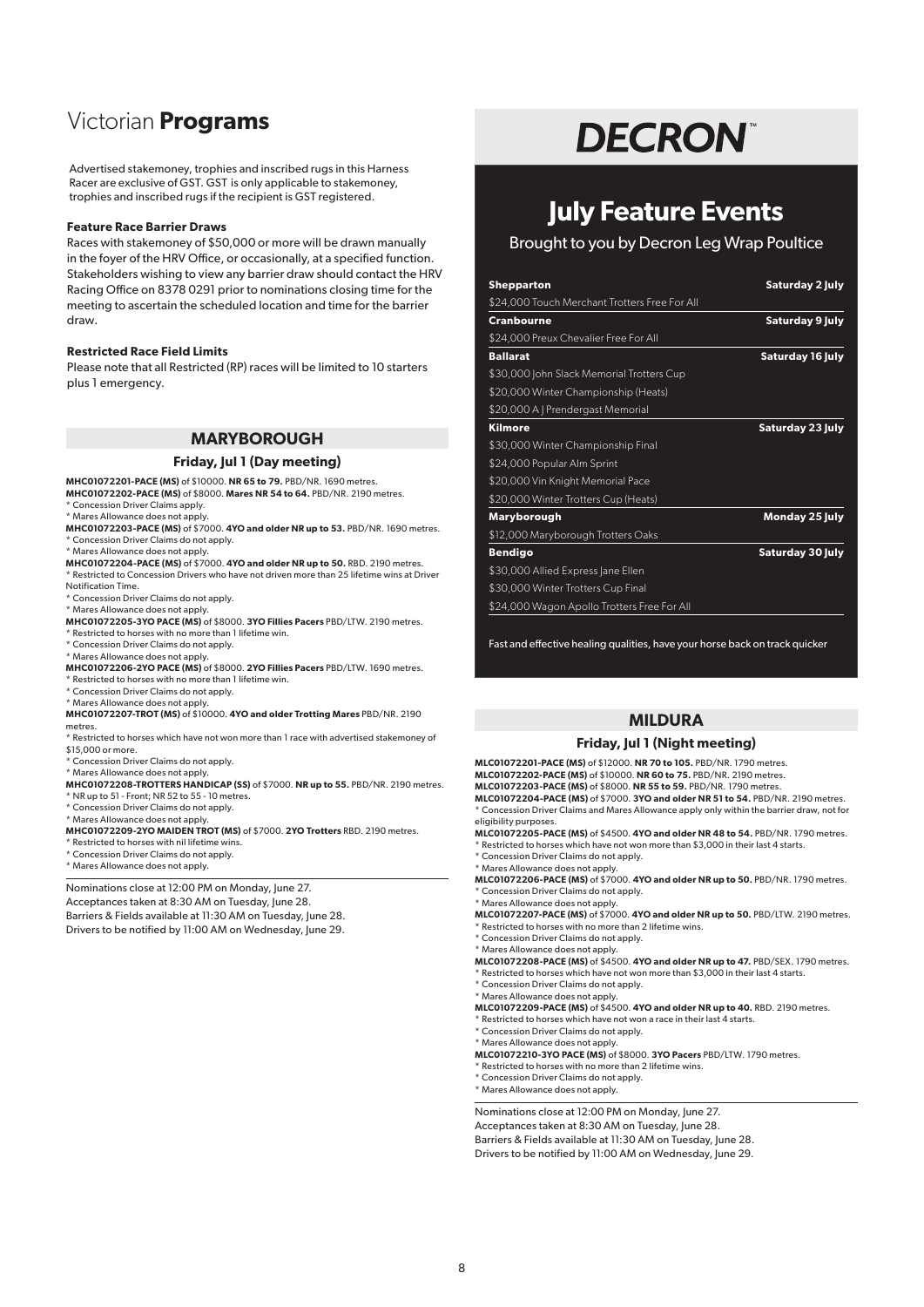## **SHEPPARTON**

#### **Saturday, Jul 2 (Night meeting)**

**SPM02072201-PACE (MS)** of \$20000. **NR 88 to 105.** PBD/NR. 2190 metres.

\* Also eligible horses assessed NR 106 to 120 which have not won more than \$10,000 in their  $last A state$ 

\* Concession Driver Claims do not apply.

\* Mares Allowance does not apply. **SPM02072202-PACE (MS)** of \$20000. **NR 78 to 87.** PBD/NR. 1690 metres.

**SPM02072203-PACE (MS)** of \$20000. **NR 68 to 77.** PBD/NR. 2190 metres.

**SPM02072204-PACE (MS)** of \$20000. **4YO and older Pacers** PBD/MW. 1690 metres.

\* Restricted to horses which have not won more than 1 race with advertised stakemoney of \$15,000 or more.

\* In the event of there being sufficient acceptors to run multiple divisions, subsequent divisions will be run for \$10,000.

- \* Concession Driver Claims do not apply.
- \* Mares Allowance does not apply.
- **SPM02072205-PACE (MS)** of \$20000. **Mares NR 65 to 79.** PBD/NR. 1690 metres. \* Concession Driver Claims do not apply.

\* Mares Allowance does not apply.

**SPM02072206-CLAIMING PACE (MS)** of \$20000. **Claiming price of \$10000 but not exceeding \$100000.** PBD/CLAIM/NR. 2190 metres.

\* Claiming Price GST inclusive.

\* Claiming Prices for horses nominated will be advertised after the close of extended nominations.

\* Concession Driver Claims do not apply.

\* Mares Allowance does not apply. **SPM02072207-3YO PACE (MS)** of \$20000. **3YO Pacers** PBD/LTW. 2190 metres. \* Concession Driver Claims do not apply.

\* Mares Allowance does not apply.

**SPM02072208-2YO PACE (MS)** of \$20000. **2YO Pacers** PBD/LTW. 2190 metres.

\* Concession Driver Claims do not apply.

\* Mares Allowance does not apply.

\* The field for this race will be selected on prizemoney earned in descending order. **SPM02072209-TOUCH MERCHANT TROTTERS FREE FOR ALL (GROUP 3) (MS)** of

\$24000. **NR 80 to 120.** PBD/NR. 2190 metres.

\* Concession Driver Claims do not apply. \* Mares Allowance does not apply.

**SPM02072210-TROT (MS)** of \$20000. **NR 67 to 79.** PBD/NR. 2190 metres.

Nominations close at 12:00 PM on Monday, June 27. Acceptances taken at 8:30 AM on Tuesday, June 28.

Barriers & Fields available at 11:30 AM on Tuesday, June 28. Drivers to be notified by 11:00 AM on Thursday, June 30.

## **CRANBOURNE**

## **Sunday, Jul 3 (Day meeting)**

**CRC03072201-PACE (MS)** of \$9000. **NR 61 to 72.** PBD/NR. 2080 metres.

**CRC03072202-PACE (MS)** of \$8000. **NR 55 to 60.** PBD/NR. 2080 metres.

**CRC03072203-PACE (MS)** of \$7000. **4YO and older NR 51 to 54.** PBD/NR. 1609 metres. \* Concession Driver Claims and Mares Allowance apply only within the barrier draw, not for eligibility purposes.

**CRC03072204-PACE (MS)** of \$7000. **4YO and older NR up to 50.** PBD/SEX. 1609 metres. \* Concession Driver Claims do not apply.

\* Mares Allowance does not apply.

**CRC03072205-MAIDEN PACE (MS)** of \$7000. **4YO and older Pacers** RBD. 2080 metres. \* Restricted to horses with nil lifetime wins.

\* Concession Driver Claims do not apply.

\* Mares Allowance does not apply.

**CRC03072206-PACE (MS)** of \$4500. **4YO and older NR up to 47.** PBD/L4\$. 2080 metres. \* Restricted to horses which have not won more than \$3,000 in their last 4 starts.

\* Concession Driver Claims do not apply.

\* Mares Allowance does not apply.

**CRC03072207-3YO PACE (MS)** of \$8000. **3YO Pacers** PBD/LTW. 2080 metres.

\* Restricted to horses with no more than 1 lifetime win.

\* Concession Driver Claims do not apply.

\* Mares Allowance does not apply.

**CRC03072208-TROT (MS)** of \$8000. **NR 52 to 61.** PBD/NR. 2080 metres. \* Concession Driver Claims and Mares Allowance apply only within the barrier draw, not for

eligibility purposes. **CRC03072209-TROT (MS)** of \$7000. **NR up to 51.** PBD/LTW. 2080 metres.

Concession Driver Claims do not apply. \* Mares Allowance does not apply.

Nominations close at 12:00 PM on Tuesday, June 28. Acceptances taken at 8:30 AM on Wednesday, June 29. Barriers & Fields available at 11:30 AM on Wednesday, June 29. Drivers to be notified by 11:00 AM on Thursday, June 30.

## **CHARLTON**

## **Monday, Jul 4 (Day meeting)**

**CHC04072201-PACE (MS)** of \$9000. **NR 55 to 65.** PBD/NR. 1609 metres. **CHC04072202-PACE (MS)** of \$7000. **4YO and older NR 51 to 54.** PBD/NR. 2100 metres. \* Concession Driver Claims and Mares Allowance apply for eligibility purposes only, not within the barrier draw.

**CHC04072203-PACE (MS)** of \$7000. **4YO and older NR up to 50.** PBD/LTW. 2100 metres. \* Concession Driver Claims do not apply.

\* Mares Allowance does not apply.

**CHC04072204-PACE (MS)** of \$4500. **4YO and older NR up to 47.** PBD/L4\$. 1609 metres.  $*$  Restricted to horses which have not won more than \$3,000 in their last 4 starts.

\* Concession Driver Claims do not apply.

\* Mares Allowance does not apply. **CHC04072205-3YO PACE (MS)** of \$8000. **3YO Pacers** PBD/LTW. 2100 metres.

\* Restricted to horses with no more than 1 lifetime win.

\* Concession Driver Claims do not apply.

\* Mares Allowance does not apply. **CHC04072206-2YO MAIDEN PACE (MS)** of \$7000. **2YO Pacers** RBD. 1609 metres. \* Restricted to horses with nil lifetime wins.

\* Concession Driver Claims do not apply.

\* Mares Allowance does not apply.

**CHC04072207-TROTTERS HANDICAP (SS)** of \$8000. **NR 52 or better.** PBD/NR. 2100 metres. \* NR 52 to 55 - Front.

\* NR 56 to 60 - 10 metres.

\* NR 61 to 65 - 20 metres.

\* Each further 5 point bracket - additional 10 metres. **CHC04072208-TROT (MS)** of \$7000. **NR up to 51.** RBD. 2100 metres.

\* Concession Driver Claims do not apply.

\* Mares Allowance does not apply.

**CHC04072209-3YO & OLDER MAIDEN TROT (MS)** of \$7000. **3YO and older Trotters**

RBD. 2100 metres.

\* Restricted to horses with nil lifetime wins.

\* Concession Driver Claims do not apply. \* Mares Allowance does not apply.

Nominations close at 12:00 PM on Wednesday, June 29. Acceptances taken at 8:30 AM on Thursday, June 30. Barriers & Fields available at 11:30 AM on Thursday, June 30. Drivers to be notified by 11:00 AM on Friday, July 01.

## **SHEPPARTON**

#### **Tuesday, Jul 5 (Night meeting)**

**SPC05072201-PACE (MS)** of \$9000. **NR 57 to 68.** PBD/NR. 2190 metres.

**SPC05072202-VICBRED PACE (MS)** of \$8000. **4YO and older NR 52 to 56. VicBred Eligible.** PBD/NR. 1690 metres.

\* Concession Driver Claims and Mares Allowance apply only within the barrier draw, not for eligibility purposes.

**SPC05072203-PACE (MS)** of \$4500. **4YO and older NR 48 to 55.** PBD/NR. 2190 metres. \* Restricted to horses which have not won more than \$3,000 in their last 4 starts.

\* Concession Driver Claims do not apply.

\* Mares Allowance does not apply. **SPC05072204-PACE (MS)** of \$7000. **4YO and older NR up to 51.** RBD. 2190 metres.

\* Concession Driver Claims do not apply. \* Mares Allowance does not apply.

**SPC05072205-MAIDEN PACE (MS)** of \$7000. **4YO and older Pacers** PBD/SEX. 1690 metres.

\* Restricted to horses with nil lifetime wins.

\* Concession Driver Claims do not apply. \* Mares Allowance does not apply.

**SPC05072206-PACE (MS)** of \$4500. **4YO and older NR up to 47.** PBD/LTW. 2190 metres.

**SPC05072209-TROT (MS)** of \$4500. **4YO and older NR up to 47.** PBD/LTW. 2190 metres.

\* Restricted to horses which have not won more than \$3,000 in their last 4 starts.

\* Concession Driver Claims do not apply.

\* Mares Allowance does not apply.

**SPC05072207-3YO PACE (MS)** of \$8000. **3YO Pacers** PBD/LTW. 2190 metres.

\* Restricted to horses with no more than 1 lifetime win.

Nominations close at 12:00 PM on Wednesday, June 29. Acceptances taken at 8:30 AM on Thursday, June 30. Barriers & Fields available at 11:30 AM on Thursday, June 30. Drivers to be notified by 11:00 AM on Saturday, July 02.

\* Concession Driver Claims do not apply.

\* Mares Allowance does not apply. **SPC05072208-TROT (MS)** of \$7000. **NR up to 55.** PBD/NR. 1690 metres. \* Concession Driver Claims do not apply.

\* Concession Driver Claims do not apply. \* Mares Allowance does not apply.

\* Mares Allowance does not apply.

9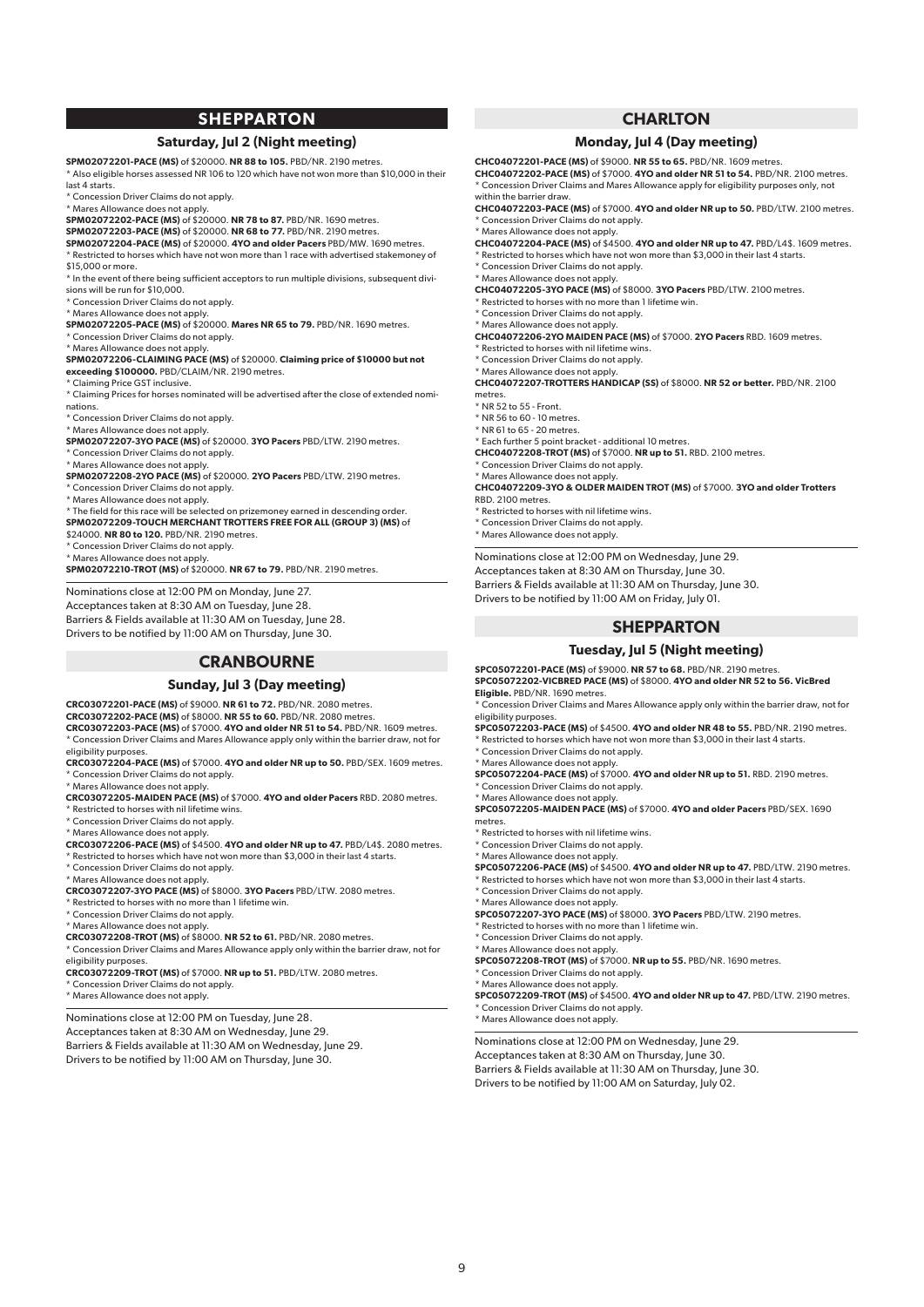## **ARARAT**

#### **Wednesday, Jul 6 (Day meeting)**

**ARC06072201-PACE (MS)** of \$9000. **NR 57 to 68.** PBD/NR. 1790 metres.

**ARC06072202-PACE (MS)** of \$8000. **4YO and older NR 52 to 56.** PBD/NR. 2195 metres. \* Concession Driver Claims and Mares Allowance apply only within the barrier draw, not for eligibility purposes.

**ARC06072203-PACE (MS)** of \$4500. **4YO and older NR 46 to 54.** PBD/NR. 1790 metres. \* Restricted to horses which have not won more than \$3,000 in their last 4 starts.

\* Concession Driver Claims do not apply.

\* Mares Allowance does not apply.

**ARC06072204-PACE (MS)** of \$7000. **4YO and older NR up to 51.** PBD/NR. 1790 metres. \* Concession Driver Claims do not apply.

\* Mares Allowance does not apply.

**ARC06072205-PACE (MS)** of \$4500. **4YO and older NR up to 45.** RBD. 2195 metres.

- \* Restricted to horses which have not won more than \$3,000 in their last 4 starts.
- \* Concession Driver Claims do not apply. \* Mares Allowance does not apply.

**ARC06072206-3YO MAIDEN PACE (MS)** of \$7000. **3YO Pacers** RBD. 2195 metres.

\* Restricted to horses with nil lifetime wins.

\* Concession Driver Claims do not apply.

\* Mares Allowance does not apply. **ARC06072207-2YO PACE (MS)** of \$8000. **2YO Pacers** PBD/LTW. 2195 metres.

Restricted to horses with no more than 1 lifetime win.

\* Concession Driver Claims do not apply. \* Mares Allowance does not apply.

**ARC06072208-TROTTERS HANDICAP (SS)** of \$7000. **NR 30 or better.** PBD/NR. 2165 metres.

\* NR 30 to 51 - Front.

\* NR 52 to 55 - 10 metres.

\* NR 56 to 60 - 20 metres.

\* Each further 5 point bracket - additional 10 metres.

\* Concession Driver Claims do not apply.

\* Mares Allowance does not apply.

**ARC06072209-3YO TROT (MS)** of \$8000. **3YO Trotters** PBD/LTW. 2195 metres.

Restricted to horses with no more than 1 lifetime win.

\* Concession Driver Claims do not apply.

\* Mares Allowance does not apply.

Nominations close at 12:00 PM on Thursday, June 30. Acceptances taken at 8:30 AM on Friday, July 01. Barriers & Fields available at 11:30 AM on Friday, July 01.

Drivers to be notified by 11:00 AM on Monday, July 04.

## **KILMORE**

#### **Thursday, Jul 7 (Night meeting)**

**KIC07072201-PACE (MS)** of \$8000. **NR 56 to 62.** PBD/NR. 1690 metres.

**KIC07072202-PACE (MS)** of \$7000. **3YO and older NR 52 to 55.** PBD/NR. 2180 metres. \* Concession Driver Claims and Mares Allowance apply for eligibility purposes only, not within the barrier draw.

**KIC07072203-PACE (MS)** of \$7000. **4YO and older NR up to 51.** PBD/LTW. 2180 metres. Restricted to horses with no more than 2 lifetime wins.

\* Concession Driver Claims do not apply.

\* Mares Allowance does not apply.

**KIC07072204-PACE (MS)** of \$4500. **4YO and older NR up to 40.** PBD/NR. 1690 metres.

\* Restricted to horses which have not won a race in their last 4 starts. \* Concession Driver Claims do not apply.

\* Mares Allowance does not apply.

**KIC07072205-3YO VICBRED MAIDEN PACE (MS)** of \$7000. **3YO Pacers VicBred Eligible.**

RBD. 1690 metres.

Restricted to horses with nil lifetime wins. \* Concession Driver Claims do not apply.

\* Mares Allowance does not apply.

**KIC07072206-2YO PACE (MS)** of \$8000. **2YO Pacers** PBD/LTW. 1690 metres.

\* Restricted to horses with no more than 1 lifetime win.

\* Concession Driver Claims do not apply.

\* Mares Allowance does not apply.

**KIC07072207-TROTTERS HANDICAP (SS)** of \$8000. **NR 52 or better.** PBD/NR. 2150 metres

 $*$  NR 52 to 55 - Front.

\* NR 56 to 60 - 10 metres. \* NR 61 to 65 - 20 metres.

\* Each further 5 point bracket - additional 10 metres.

**KIC07072208-TROT (MS)** of \$7000. **4YO and older Trotting Mares NR up to 55.** PBD/NR. 2180 metres.

Concession Driver Claims do not apply.

\* Mares Allowance does not apply.

**KIC07072209-3YO TROT (MS)** of \$10000. **3YO Trotters** PBD/LTW. 2180 metres.

\* Concession Driver Claims do not apply.

\* Mares Allowance does not apply. **KIC07072210-2YO TROT (MS)** of \$8000. **2YO Trotters** PBD/LTW. 2180 metres.

Restricted to horses with no more than 2 lifetime wins.

\* Concession Driver Claims do not apply.

\* Mares Allowance does not apply.

Nominations close at 12:00 PM on Friday, July 01.

Acceptances taken at 8:30 AM on Monday, July 04.

Barriers & Fields available at 11:30 AM on Monday, July 04. Drivers to be notified by 11:00 AM on Tuesday, July 05.

## **BALLARAT**

#### **Friday, Jul 8 (Night meeting)**

**BAC08072201-PACE (MS)** of \$10000. **NR 64 to 79.** PBD/NR. 2200 metres. **BAC08072202-PACE (MS)** of \$8000. **NR 53 to 63.** PBD/NR. 2200 metres. \* Concession Driver Claims do not apply.

\* Mares Allowance does not apply. **BAC08072203-PACE (MS)** of \$7000. **4YO and older NR up to 52.** PBD/L4\$. 2200 metres. \* Concession Driver Claims do not apply.

\* Mares Allowance does not apply. **BAC08072204-ALABAR VICBRED PLATINUM MAIDEN PACE (MS)** of \$10000. **4YO and** 

**older Pacers VicBred Eligible.** RBD. 1710 metres. \* Restricted to Vicbred Platinum eligible horses only with nil lifetime wins.

\* Concession Driver Claims do not apply.

\* Mares Allowance does not apply.

**BAC08072205-PACE (HEAT/S) (MS)** of \$7000. **4YO and older Mares NR up to 54.** PBD/ NR. 1710 metres.

\* Refer Kilmore, June 30 for details.

\* Concession Driver Claims do not apply.

\* Mares Allowance does not apply.

\* The winner of a Heat shall only be eligible to contest another Heat if there are insufficient

acceptors to comprise a full field for such Heat. **BAC08072206-CLAIMING PACE (MS)** of \$7000. **Claiming price not exceeding \$15000.** PBD/CLAIM/NR. 1710 metres.

\* Claiming Price GST inclusive.

\* Claiming Prices for horses nominated will be advertised after the close of extended nominations. \* Concession Driver Claims do not apply.

\* Mares Allowance does not apply.

**BAC08072207-3YO PACE (MS)** of \$8000. **3YO Pacers** PBD/LTW. 2200 metres.

\* Restricted to horses with no more than 2 lifetime wins.

\* Concession Driver Claims do not apply.

\* Mares Allowance does not apply. **BAC08072208-2YO PACE (MS)** of \$8000. **2YO Fillies Pacers** PBD/LTW. 2200 metres. \* Restricted to horses with no more than 2 lifetime wins.

\* Concession Driver Claims do not apply.

\* Mares Allowance does not apply.

**BAC08072209-TROT (MS)** of \$9000. **NR 56 to 69.** PBD/NR. 2200 metres.

\* Concession Driver Claims do not apply. \* Mares Allowance does not apply.

**BAC08072210-MAIDEN TROT (MS)** of \$7000. **4YO and older Trotters** RBD. 2200 metres.

\* Restricted to horses with nil lifetime wins. \* Concession Driver Claims do not apply.

\* Mares Allowance does not apply.

\* Concession Driver Claims do not apply. \* Mares Allowance does not apply.

\* Concession Driver Claims do not apply. \* Mares Allowance does not apply.

\* Concession Driver Claims do not apply.

\* Concession Driver Claims do not apply. \* Mares Allowance does not apply. \* Other Heat/s to be run at Swan Hill, July 10.

acceptors to comprise a full field for such Heat. \* Final of \$10,000 to be run at Mildura, July 15.

 $*$  Restricted to horses with nil lifetime wins. \* Concession Driver Claims do not apply. \* Mares Allowance does not apply.

\* Concession Driver Claims do not apply. \* Mares Allowance does not apply.

\* Open to 2YO horses with no more than 1 lifetime win. \* Also eligible 3YO horses with nil lifetime wins. \* Concession Driver Claims do not apply. \* Mares Allowance does not apply.

Nominations close at 12:00 PM on Monday, July 04. Acceptances taken at 8:30 AM on Tuesday, July 05. Barriers & Fields available at 11:30 AM on Tuesday, July 05. Drivers to be notified by 11:00 AM on Wednesday, July 06.

sions will be run for \$8,000.

10

metres.

metres.

Nominations close at 12:00 PM on Monday, July 04.

Acceptances taken at 8:30 AM on Tuesday, July 05. Barriers & Fields available at 11:30 AM on Tuesday, July 05. Drivers to be notified by 11:00 AM on Wednesday, July 06.

## **MILDURA Friday, Jul 8 (Night meeting)**

\* In the event of there being sufficient acceptors to run multiple divisions, subsequent divi-

**MLC08072204-PACE (MS)** of \$7000. **3YO and older NR 50 to 53.** PBD/NR. 1790 metres.

**MLC08072205-PACE (MS)** of \$4500. **4YO and older NR 46 to 52.** PBD/NR. 1790 metres. \* Restricted to horses which have not won more than \$3,000 in their last 4 starts.

\* Mares Allowance does not apply. **MLC08072206-PACE (HEAT/S) (MS)** of \$7000. **4YO and older NR up to 51.** RBD. 2190 metres.

\* The winner of a Heat shall only be eligible to contest another Heat if there are insufficient

**MLC08072207-MAIDEN PACE (MS)** of \$7000. **4YO and older Pacers** PBD/SEX. 1790

**MLC08072208-PACE (MS)** of \$4500. **4YO and older NR up to 45.** PBD/NR. 1790 metres. \* Restricted to horses which have not won more than \$3,000 in their last 4 starts.

**MLC08072209-2YO & 3YO PACE (MS)** of \$8000. **2&3YO Pacers** PBD/LTW/AGE. 1790

\* Preference in field selection will be given to 2YO horses before 3YO horses.

**MLC08072201-PACE (MS)** of \$12000. **NR up to 120.** PBD/MW. 2190 metres.

**MLC08072202-PACE (MS)** of \$10000. **NR 62 to 75.** PBD/NR. 1790 metres. **MLC08072203-PACE (MS)** of \$10000. **NR 54 to 61.** PBD/NR. 2190 metres.

\* Refer Victorian Racing Information (Section 8) for Heats/Final Conditions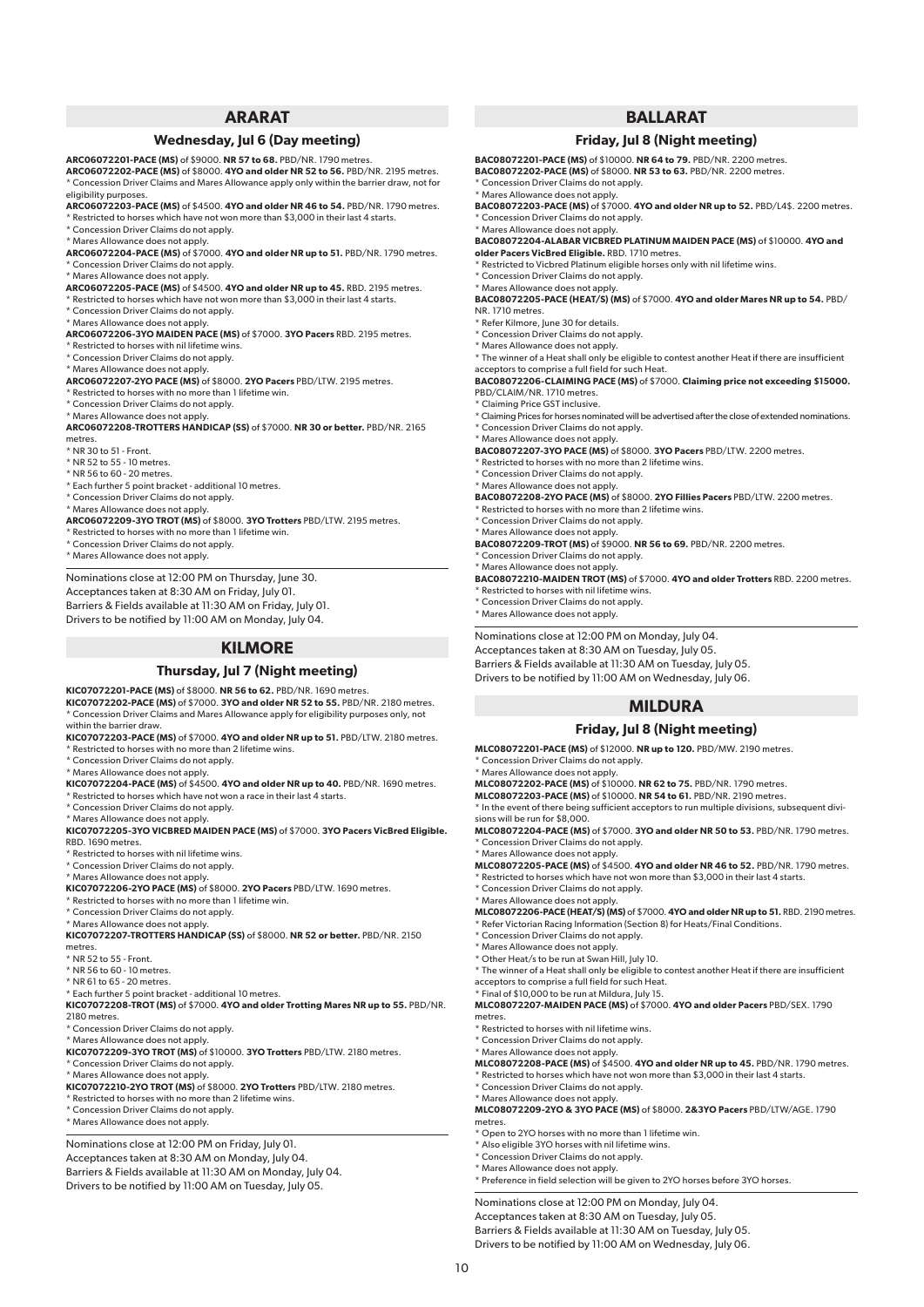## **CRANBOURNE**

#### **Saturday, Jul 9 (Night meeting)**

**CRM09072201-PREUX CHEVALIER FREE FOR ALL (MS)** of \$24000. **NR 90 to 120.** PBD/ NR. 2080 metres.

\* Concession Driver Claims do not apply.

\* Mares Allowance does not apply. **CRM09072202-PACE (MS)** of \$20000. **NR 80 to 94.** PBD/NR. 2080 metres.

\* Concession Driver Claims and Mares Allowance apply only within the barrier draw, not for eligibility purposes.

**CRM09072203-PACE (MS)** of \$20000. **NR 70 to 79.** PBD/NR. 1609 metres.

**CRM09072204-PACE (MS)** of \$20000. **4YO and older Pacers** PBD/L4\$. 2080 metres.  $^\star$  Restricted to horses which have not won more than 1 race with advertised stakemoney of \$15,000 or more.

\* In the event of there being sufficient acceptors to run multiple divisions, subsequent divisions will be run for \$10,000.

\* Concession Driver Claims do not apply.

\* Mares Allowance does not apply.

**CRM09072205-PACE (MS)** of \$10000. **4YO and older Pacers** PBD/NR. 1609 metres.

\* Restricted to horses which have not won any race with advertised stakemoney of \$15,000 or more. \* Concession Driver Claims do not apply.

\* Mares Allowance does not apply. **CRM09072206-PACE (MS)** of \$20000. **Mares NR 67 to 89.** PBD/NR. 2080 metres.

Concession Driver Claims do not apply.

\* Mares Allowance does not apply. **CRM09072207-DANI LEWIS MEMORIAL PACE (MS)** of \$10000 plus trophy to the Winning Driver. **4YO and older NR 52 to 55.** PBD/NR. 2080 metres.

\* Restricted to female drivers only.

\* Concession Driver Claims and Mares Allowance apply for eligibility purposes only, not within the barrier draw.

**CRM09072208-3YO PACE (MS)** of \$20000. **3YO Pacers** PBD/LTW. 2080 metres. \* Concession Driver Claims do not apply.

\* Mares Allowance does not apply.

#### **CRM09072209-TROT (MS)** of \$20000. **NR 77 to 105.** PBD/NR. 2080 metres.

\* Also eligible horses assessed NR 106 to 120 which have not won more than \$10,000 in their last 4 starts.

\* Concession Driver Claims do not apply.

\* Mares Allowance does not apply.

**CRM09072210-TROT (MS)** of \$20000. **NR 65 to 76.** PBD/NR. 2080 metres. \* Concession Driver Claims and Mares Allowance apply only within the barrier draw, not for eligibility purposes.

Nominations close at 12:00 PM on Monday, July 04. Acceptances taken at 8:30 AM on Tuesday, July 05. Barriers & Fields available at 11:30 AM on Tuesday, July 05. Drivers to be notified by 11:00 AM on Thursday, July 07.

## **SWAN HILL**

#### **Sunday, Jul 10 (Night meeting)**

**FDC10072201-PACE (MS)** of \$9000. **NR 56 to 66.** PBD/NR. 2240 metres. **FDC10072202-ALABAR VICBRED PLATINUM MARES SPRINT CHAMPIONSHIP (8TH HEAT) (MS)** of \$10000. **4YO and older Mares Pacers VicBred Eligible.** PBD/NR. 1750 metres. \* Restricted to Vicbred Platinum eligible horses only which have not won any race with adver-

tised stakemoney of \$15,000 or more.

\* Concession Driver Claims do not apply.

\* Mares Allowance does not apply.

\* The winner of a Heat shall only be eligible to contest another Heat if there are insufficient

acceptors to comprise a full field for such Heat.

\* Barrier draw for Heats and Final to be based on each horse's National Rating at Acceptance Time for each race.

\* Refer Victorian Racing Information (Section 8) for Heats/Final Conditions.

\* Refer 2022 Series & Futurity Information for full list of Heats.

\* Final of \$40,000 to be run at Tabcorp Park Melton, August 6. **FDC10072203-PACE (MS)** of \$7000. **3YO and older NR 50 to 55.** PBD/NR. 2240 metres. \* Concession Driver Claims do not apply.

\* Mares Allowance does not apply.

**FDC10072204-PACE (HEAT/S) (MS)** of \$7000. **4YO and older NR up to 51.** RBD. 2240 metres.

\* Refer Mildura, July 8 for details.

\* The winner of a Heat shall only be eligible to contest another Heat if there are insufficient acceptors to comprise a full field for such Heat.

\* Concession Driver Claims do not apply.

## \* Mares Allowance does not apply. **FDC10072205-BATTLERS IN THE BUSH MAIDEN PACE (MS)** of \$7000. **4YO and older Pacers** PBD/NR. 1750 metres.

\* Restricted to horses with nil lifetime wins.

\* Field to be selected in ascending National Rating order (ie. lowest NR assessed horse is the first horse selected).

\* Concession Driver Claims do not apply.

\* Mares Allowance does not apply.

**FDC10072206-PACE (MS)** of \$4500. **4YO and older NR up to 47.** PBD/LTW. 2240 metres. \* Restricted to horses which have not won more than \$3,000 in their last 4 starts.

\* Concession Driver Claims do not apply.

\* Mares Allowance does not apply.

**FDC10072207-3YO MAIDEN PACE (MS)** of \$7000. **3YO Pacers** RBD. 2240 metres.

\* Restricted to horses with nil lifetime wins.

\* Concession Driver Claims do not apply.

\* Mares Allowance does not apply. **FDC10072208-2YO PACE (MS)** of \$8000. **2YO Pacers** PBD/LTW. 1750 metres. \* Restricted to horses with no more than 1 lifetime win.

\* Concession Driver Claims do not apply.

\* Mares Allowance does not apply.

#### **FDC10072209-TROTTERS HANDICAP (SS)** of \$7000. **NR 30 or better.** PBD/NR. 2240 metres.

 $*$  NR 30 to 51 - Front.

- \* NR 52 to 55 10 metres.
- \* NR 56 to 60 20 metres.
- \* Each further 5 point bracket additional 10 metres. \* Concession Driver Claims do not apply.

\* Mares Allowance does not apply.

Nominations close at 12:00 PM on Tuesday, July 05. Acceptances taken at 8:30 AM on Wednesday, July 06. Barriers & Fields available at 11:30 AM on Wednesday, July 06. Drivers to be notified by 11:00 AM on Thursday, July 07.

## **COBRAM**

#### **Monday, Jul 11 (Day meeting)**

**COC11072201-PACE (MS)** of \$9000. **NR 55 to 65.** PBD/NR. 1670 metres. **COC11072202-PACE (MS)** of \$7000. **3YO and older NR 50 to 54.** PBD/NR. 2170 metres. \* Concession Driver Claims do not apply.

\* Mares Allowance does not apply.

**COC11072203-PACE (MS)** of \$4500. **4YO and older NR 46 to 54.** PBD/NR. 1670 metres. \* Restricted to horses which have not won more than \$3,000 in their last 4 starts.

\* Concession Driver Claims do not apply.

\* Mares Allowance does not apply.

**COC11072204-PACE (MS)** of \$7000. **4YO and older NR up to 50.** PBD/NR. 1670 metres. \* Concession Driver Claims do not apply.

\* Mares Allowance does not apply. **COC11072205-PACE (MS)** of \$4500. **4YO and older NR up to 45.** RBD. 2170 metres.

\* Restricted to horses which have not won more than \$3,000 in their last 4 starts. \* Concession Driver Claims do not apply.

\* Mares Allowance does not apply.

**COC11072206-3YO MAIDEN PACE (MS)** of \$7000. **3YO Pacers** RBD. 1670 metres. \* Restricted to horses with nil lifetime wins.

\* Concession Driver Claims do not apply.

\* Mares Allowance does not apply.

**COC11072207-2YO PACE (MS)** of \$8000. **2YO Pacers** PBD/LTW. 1670 metres.

\* Restricted to horses with no more than 1 lifetime win.

\* Concession Driver Claims do not apply.

\* Mares Allowance does not apply. **COC11072208-TROT (MS)** of \$7000. **NR up to 55.** PBD/NR. 2170 metres.

Concession Driver Claims do not apply. \* Mares Allowance does not apply.

Nominations close at 12:00 PM on Wednesday, July 06.

Acceptances taken at 8:30 AM on Thursday, July 07.

Barriers & Fields available at 11:30 AM on Thursday, July 07.

Drivers to be notified by 11:00 AM on Friday, July 08.

## **BENDIGO**

#### **Tuesday, Jul 12 (Night meeting)**

**BNC12072201-PACE (MS)** of \$9000. **NR 59 to 69.** PBD/NR. 2150 metres. **BNC12072202-PACE (MS)** of \$8000. **NR 53 to 58.** PBD/NR. 1650 metres. **BNC12072203-PACE (MS)** of \$7000. **4YO and older NR up to 52.** PBD/SEX. 2150 metres. \* Concession Driver Claims do not apply. \* Mares Allowance does not apply. **BNC12072204-PACE (MS)** of \$4500. **4YO and older NR up to 47.** PBD/NR. 1650 metres.

 $^{\star}$  Restricted to horses which have not won more than \$3,000 in their last 4 starts.

**BNC12072208-TROT (HEATS) (MS)** of \$4500. **4YO and older NR up to 47.** PBD/NR. 2150

\* Final of \$7,000 to be run at Bendigo, July 19. **BNC12072209-3YO TROT (MS)** of \$8000. **3YO Trotting Fillies** PBD/LTW. 2150 metres.

**BNC12072210-2YO VICBRED MAIDEN TROT (MS)** of \$7000. **2YO Trotters VicBred** 

\* Concession Driver Claims do not apply.

\* Concession Driver Claims do not apply. \* Mares Allowance does not apply.

\* Concession Driver Claims do not apply. \* Mares Allowance does not apply.

\* Concession Driver Claims do not apply. \* Mares Allowance does not apply.

\* Restricted to horses with nil lifetime wins. Concession Driver Claims do not apply. \* Mares Allowance does not apply.

**Eligible.** RBD. 2150 metres.

metres

\* Restricted to horses with no more than 1 lifetime win. \* Concession Driver Claims do not apply. \* Mares Allowance does not apply.

\* Restricted to horses with no more than 1 lifetime win.

Nominations close at 12:00 PM on Wednesday, July 06. Acceptances taken at 8:30 AM on Thursday, July 07. Barriers & Fields available at 11:30 AM on Thursday, July 07. Drivers to be notified by 11:00 AM on Saturday, July 09.

11

\* Mares Allowance does not apply. **BNC12072205-3YO PACE (MS)** of \$8000. **3YO Pacers** PBD/LTW. 1650 metres.

**BNC12072206-2YO PACE (MS)** of \$10000. **2YO Pacers** PBD/LTW. 1650 metres.

**BNC12072207-TROT (MS)** of \$8000. **NR 52 to 61.** PBD/NR. 2150 metres.

\* Refer Victorian Racing Information (Section 8) for Heats/Final Conditions.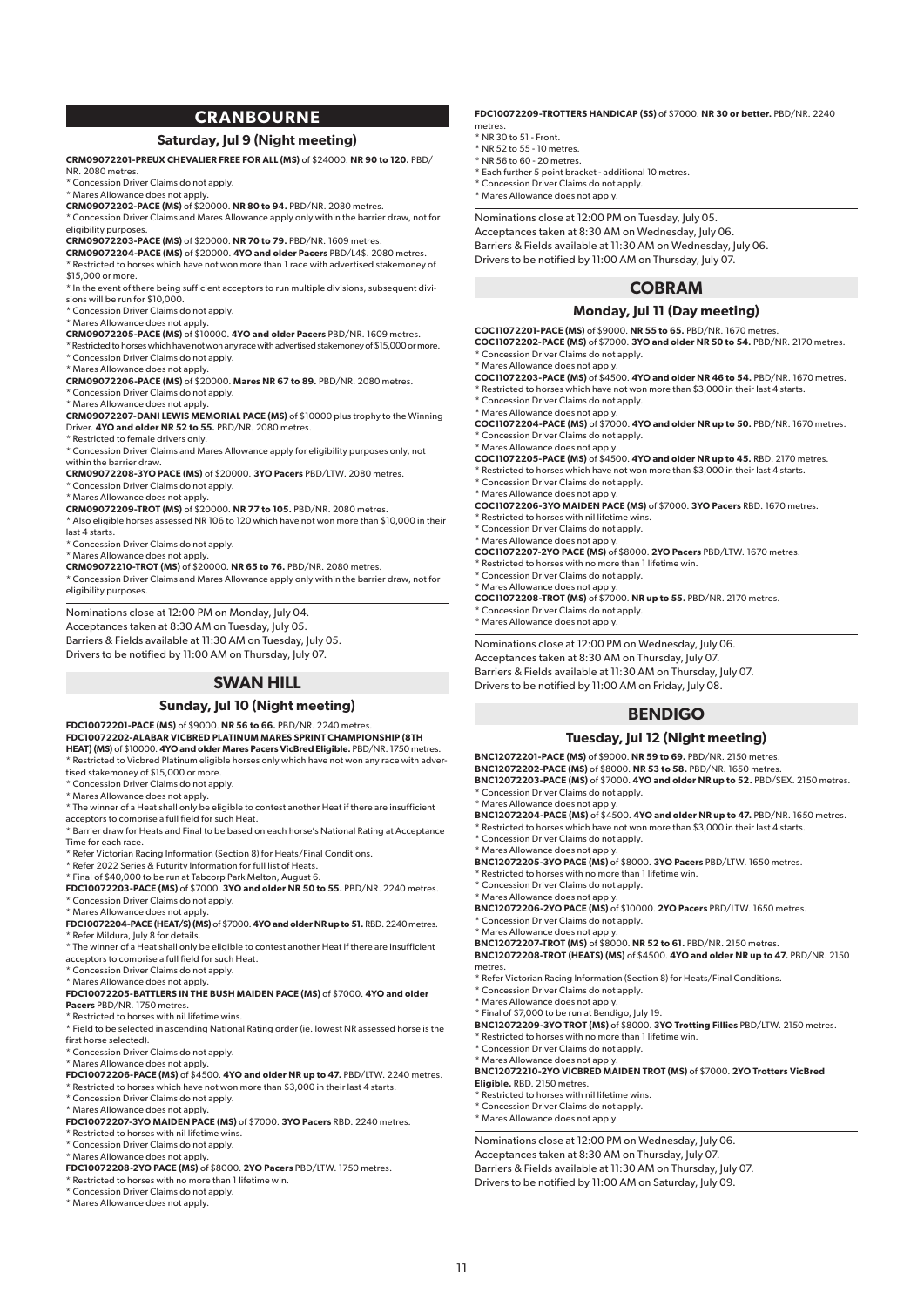## **HAMILTON**

## **Wednesday, Jul 13 (Day meeting)**

**HMC13072201-PACE (MS)** of \$9000. **NR 55 to 65.** PBD/NR. 2160 metres. **HMC13072202-PACE (MS)** of \$7000. **3YO and older NR 50 to 54.** PBD/L4\$. 2160 metres.

\* Concession Driver Claims do not apply.

\* Mares Allowance does not apply. **HMC13072203-PACE (MS)** of \$4500. **4YO and older NR 48 to 54.** PBD/NR. 1660 metres.

\* Restricted to horses which have not won more than \$3,000 in their last 4 starts.

\* Concession Driver Claims do not apply.

\* Mares Allowance does not apply.

**HMC13072204-PACE (MS)** of \$7000. **4YO and older NR up to 50.** PBD/SEX. 2160 metres. \* Concession Driver Claims do not apply.

\* Mares Allowance does not apply.

**HMC13072205-MAIDEN PACE (MS)** of \$7000. **4YO and older Pacers** RBD. 1660 metres.

- \* Restricted to horses with nil lifetime wins.
- \* Concession Driver Claims do not apply. \* Mares Allowance does not apply.

**HMC13072206-PACE (MS)** of \$4500. **4YO and older NR up to 47.** PBD/NR. 1660 metres. \* Restricted to horses which have not won more than \$3,000 in their last 4 starts.

- \* Concession Driver Claims do not apply.
- 

\* Mares Allowance does not apply. **HMC13072207-3YO MAIDEN PACE (MS)** of \$7000. **3YO Pacers** RBD. 1660 metres.

Restricted to horses with nil lifetime wins

\* Concession Driver Claims do not apply.

\* Mares Allowance does not apply. **HMC13072208-2YO MAIDEN PACE (MS)** of \$7000. **2YO Pacers** RBD. 1660 metres.

\* Restricted to horses with nil lifetime wins.

\* Concession Driver Claims do not apply.

\* Mares Allowance does not apply.

**HMC13072209-TROTTERS HANDICAP (SS)** of \$7000. **NR 30 or better.** PBD/NR. 2160 metres.  $*$  NR 30 to 51 - Front.

\* NR 52 to 55 - 10 metres.

\* NR 56 to 60 - 20 metres.

\* Each further 5 point bracket - additional 10 metres.

\* Concession Driver Claims do not apply.

\* Mares Allowance does not apply.

Nominations close at 12:00 PM on Thursday, July 07. Acceptances taken at 8:30 AM on Friday, July 08. Barriers & Fields available at 11:30 AM on Friday, July 08.

Drivers to be notified by 11:00 AM on Monday, July 11.

## **KILMORE**

#### **Thursday, Jul 14 (Night meeting)**

**KIC14072201-PACE (MS)** of \$10000. **NR 62 to 75.** PBD/NR. 1690 metres.

**KIC14072202-PACE (MS)** of \$8000. **NR 54 to 61.** PBD/NR. 2180 metres. \* Concession Driver Claims and Mares Allowance apply only within the barrier draw, not for eligibility purposes.

**KIC14072203-PACE (MS)** of \$7000. **4YO and older NR up to 53.** PBD/NR. 1690 metres.

\* Field to be selected in ascending points score order (ie. from the bottom up).

\* Concession Driver Claims do not apply.

\* Mares Allowance does not apply.

**KIC14072204-PACE FINAL (MS)** of \$10000. **4YO and older Mares NR up to 54.** PBD/NR. 1690 metres.

\* Refer Kilmore, June 30 for details.

\* Concession Driver Claims do not apply.

\* Mares Allowance does not apply.

\* The barrier draw for this Final will be based on PBD/NR as at Acceptance Time for the respective Heats.

**KIC14072205-CLAIMING PACE (MS)** of \$10000. **Claiming price of \$10000 but not exceeding \$50000.** PBD/CLAIM/NR. 2180 metres.

\* Claiming Price GST inclusive.

\* Claiming Prices for horses nominated will be advertised after the close of extended nominations. \* Concession Driver Claims do not apply.

\* Mares Allowance does not apply. **KIC14072206-3YO PACE (MS)** of \$8000. **3YO Fillies Pacers** PBD/LTW. 1690 metres.

\* Restricted to horses with no more than 1 lifetime win.

\* Concession Driver Claims do not apply.

\* Mares Allowance does not apply.

**KIC14072207-TROT (MS)** of \$10000. **NR 65 to 79.** PBD/NR. 2180 metres.

- \* Concession Driver Claims do not apply.
- \* Mares Allowance does not apply.

**KIC14072208-TROT (MS)** of \$4500. **4YO and older NR 48 to 55.** PBD/NR. 2180 metres. \* Restricted to horses which have not won more than \$5,000 in their last 4 starts.

\* Concession Driver Claims do not apply.

\* Mares Allowance does not apply.

**KIC14072209-TROT (MS)** of \$7000. **NR up to 51.** PBD/NR. 2180 metres.

\* Concession Driver Claims do not apply.

\* Mares Allowance does not apply.

**KIC14072210-MAIDEN TROT (MS)** of \$7000. **4YO and older Trotters** RBD. 1690 metres.

\* Restricted to horses with nil lifetime wins.

\* Field to be selected in ascending National Rating order (ie. lowest NR assessed horse is the first horse selected).

\* Concession Driver Claims do not apply.

\* Mares Allowance does not apply. **KIC14072211-3YO MAIDEN TROT (MS)** of \$7000. **3YO Trotters** RBD. 2180 metres.

- Restricted to horses with nil lifetime wins.
- \* Concession Driver Claims do not apply.

\* Mares Allowance does not apply.

Nominations close at 12:00 PM on Friday, July 08.

Acceptances taken at 8:30 AM on Monday, July 11. Barriers & Fields available at 11:30 AM on Monday, July 11.

Drivers to be notified by 11:00 AM on Tuesday, July 12.

## **GEELONG**

## **Friday, Jul 15 (Night meeting)**

**GEC15072201-PACE (MS)** of \$9000. **NR 56 to 66.** PBD/NR. 2100 metres. **GEC15072202-ALABAR VICBRED PLATINUM MARES SPRINT CHAMPIONSHIP (9TH HEAT) (MS)** of \$10000. **4YO and older Mares Pacers VicBred Eligible.** PBD/NR. 1609 metres.

\* Restricted to Vicbred Platinum eligible horses only which have not won any race with advertised stakemoney of \$15,000 or more.

\* Concession Driver Claims do not apply.

\* Mares Allowance does not apply.

\* The winner of a Heat shall only be eligible to contest another Heat if there are insufficient acceptors to comprise a full field for such Heat.

\* Barrier draw for Heats and Final to be based on each horse's National Rating at Acceptance Time for each race.

\* Refer Victorian Racing Information (Section 8) for Heats/Final Conditions.

- \* Refer 2022 Series & Futurity Information for full list of Heats.
- \* Final of \$40,000 to be run at Tabcorp Park Melton, August 6.

**GEC15072203-PACE (MS)** of \$7000. **4YO and older NR 52 to 55.** PBD/NR. 1609 metres. \* Concession Driver Claims and Mares Allowance apply only within the barrier draw, not for eligibility purposes.

**GEC15072204-PACE (MS)** of \$7000. **4YO and older NR up to 51.** PBD/LTW. 2100 metres.

\* Restricted to horses with no more than 2 lifetime wins.

\* Concession Driver Claims do not apply.

\* Mares Allowance does not apply. **GEC15072205-PACE (MS)** of \$4500. **4YO and older NR up to 45.** PBD/L4\$. 1609 metres. Concession Driver Claims do not apply.

\* Mares Allowance does not apply. **GEC15072206-3YO PACE (MS)** of \$8000. **3YO Pacers** PBD/LTW. 2100 metres.

Restricted to horses with no more than 2 lifetime wins.

\* Concession Driver Claims do not apply.

\* Mares Allowance does not apply.

**GEC15072207-2YO VICBRED PACE (MS)** of \$8000. **2YO Pacers VicBred Eligible.** PBD/ LTW. 2100 metres.

#### \* Restricted to horses with no more than 1 lifetime win.

\* Each further 5 point bracket - additional 10 metres.

Exercise that the restricted to horses with no more than 2 lifetime wins.

\* Restricted to horses with no more than 1 lifetime win. \* Concession Driver Claims do not apply. \* Mares Allowance does not apply.

Nominations close at 12:00 PM on Monday, July 11. Acceptances taken at 8:30 AM on Tuesday, July 12. Barriers & Fields available at 11:30 AM on Tuesday, July 12. Drivers to be notified by 11:00 AM on Wednesday, July 13.

\* Concession Driver Claims do not apply.

\* Concession Driver Claims do not apply.

\* Mares Allowance does not apply. **GEC15072208-TROTTERS HANDICAP (SS)** of \$8000. **NR 52 or better.** PBD/NR. 2570 metres.

**GEC15072209-TROT (MS)** of \$7000. **4YO and older NR up to 51.** PBD/LTW. 2100 metres.

\* Mares Allowance does not apply. **GEC15072210-2YO TROT (MS)** of \$8000. **2YO Trotters** PBD/LTW. 2100 metres.

\* NR 52 to 55 - Front. \* NR 56 to 60 - 10 metres. \* NR 61 to 65 - 20 metres.

12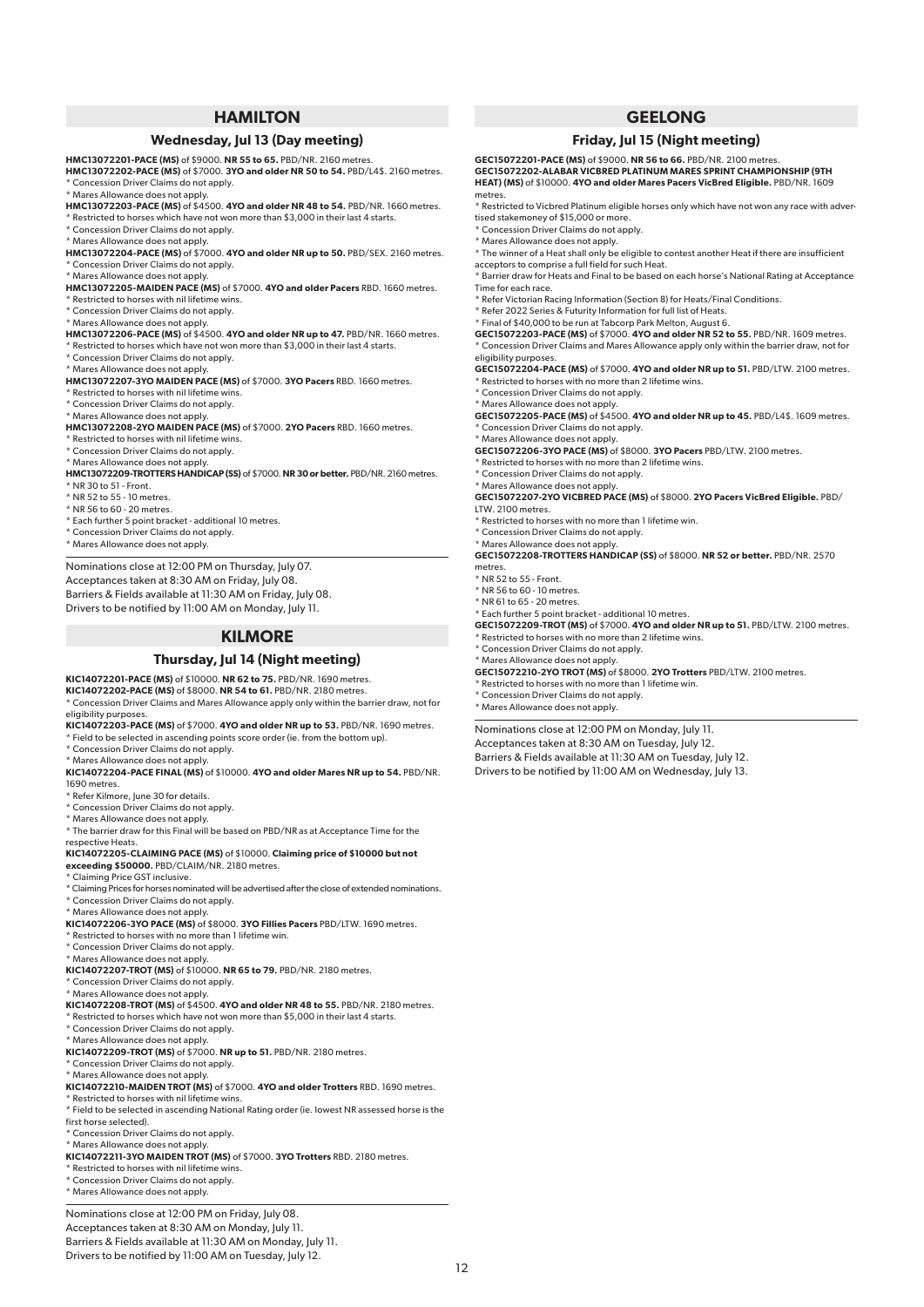## **MILDURA**

#### **Friday, Jul 15 (Night meeting)**

**MLC15072201-PACE (MS)** of \$10000. **NR up to 120.** PBD/NR. 1790 metres. **MLC15072202-PACE (MS)** of \$15000. **4YO and older Pacers** PBD/NR. 2190 metres. \* Manual Field Selection.

- \* Restricted to horses which have not won any race with advertised stakemoney of \$15,000 or more.
- <sup>t</sup> Concession Driver Claims do not apply.
- \* Mares Allowance does not apply.
- \* B-Grade Drivers are permitted to drive in this race.
- **MLC15072203-PACE (MS)** of \$8000. **NR 55 to 63.** PBD/NR. 1790 metres.

**MLC15072204-PACE (MS)** of \$7000. **3YO and older NR 51 to 54.** PBD/NR. 1790 metres. \* Concession Driver Claims and Mares Allowance apply for eligibility purposes only, not within the barrier draw.

**MLC15072205-PACE (MS)** of \$4500. **4YO and older NR 48 to 53.** PBD/NR. 2190 metres.

\* Restricted to horses which have not won more than \$3,000 in their last 4 starts. \* Concession Driver Claims do not apply.

\* Mares Allowance does not apply.

**MLC15072206-PACE (MS)** of \$7000. **4YO and older NR up to 50.** PBD/LTW. 1790 metres. Concession Driver Claims do not apply.

- \* Mares Allowance does not apply.
- **MLC15072207-PACE FINAL (MS)** of \$10000. **4YO and older NR up to 51.** RBD. 2190 metres. \* Refer Mildura, July 8 for details.
- \* Concession Driver Claims do not apply.

\* Mares Allowance does not apply. **MLC15072208-PACE (MS)** of \$4500. **4YO and older NR up to 47.** PBD/L4\$. 2190 metres.  $^{\star}$  Restricted to horses which have not won more than  $\$3,000$  in their last 4 starts.

\* Concession Driver Claims do not apply.

\* Mares Allowance does not apply.

**MLC15072209-PACE (MS)** of \$4500. **4YO and older NR up to 42.** PBD/SEX. 1790 metres. \* Restricted to horses which have not won more than \$3,000 in their last 4 starts.

\* Concession Driver Claims do not apply.

\* Mares Allowance does not apply.

**MLC15072210-3YO PACE (MS)** of \$8000. **3YO Pacers** PBD/LTW. 2190 metres.

\* Restricted to horses with no more than 2 lifetime wins.

\* Concession Driver Claims do not apply.

\* Mares Allowance does not apply.

Nominations close at 12:00 PM on Monday, July 11.

Acceptances taken at 8:30 AM on Tuesday, July 12.

Barriers & Fields available at 11:30 AM on Tuesday, July 12. Drivers to be notified by 11:00 AM on Wednesday, July 13.

## **BALLARAT**

## **Saturday, Jul 16 (Night meeting)**

**BAM16072201-PACE (MS)** of \$20000. **NR 90 to 120.** RBD. 2200 metres.

\* Concession Driver Claims do not apply.

\* Mares Allowance does not apply. **BAM16072202-PACE (MS)** of \$20000. **NR 80 to 89.** PBD/NR. 1710 metres.

**BAM16072203-WINTER CHAMPIONSHIP (HEATS) (MS)** of \$20000. **NR 70 to 79.** PBD/NR. 2200 metres.

 $\overline{\phantom{a}}$  Refer Victorian Racing Information (Section 8) for Heats/Final Conditions.

\* Concession Driver Claims do not apply.

\* Mares Allowance does not apply.

\* Final of \$30,000 to be run at Kilmore, July 23.

**BAM16072204-PACE (MS)** of \$20000. **4YO and older Pacers** RBD. 1710 metres. \* Restricted to horses which have not won any race with advertised stakemoney of \$15,000

or more.

\* In the event of there being sufficient acceptors to run multiple divisions, subsequent divisions will be run for \$10,000.

\* Concession Driver Claims do not apply.

\* Mares Allowance does not apply.

**BAM16072205-PACE (MS)** of \$20000. **Mares NR 70 to 99.** PBD/NR. 1710 metres. <sup>\*</sup> Concession Driver Claims do not apply.

\* Mares Allowance does not apply.

**BAM16072206-A J PRENDERGAST MEMORIAL (MS)** of \$20000. **3YO Fillies Pacers** PBD/ LTW. 2200 metres.

\* Concession Driver Claims do not apply.

\* Mares Allowance does not apply. **BAM16072207-2YO PACE (MS)** of \$20000. **2YO Fillies Pacers** PBD/LTW. 1710 metres. \* Concession Driver Claims do not apply.

\* Mares Allowance does not apply.

\* The field for this race will be selected on prizemoney earned in descending order.

**BAM16072208-JOHN SLACK MEMORIAL TROTTERS CUP (GROUP 2) (MS)** of \$30000. **NR 80 to 120.** PBD/NR. 2200 metres.

\* This race is a leg of the Maori's Idol Trotting Championship.

\* Concession Driver Claims do not apply.

\* Mares Allowance does not apply. **BAM16072209-TROT (MS)** of \$20000. **4YO and older Trotting Mares** PBD/MW. 2200 metres.

\* Restricted to horses which have not won more than 1 race with advertised stakemoney of \$15,000 or more.

\* In the event of there being sufficient acceptors to run multiple divisions, subsequent divisions will be run for \$10,000.

\* Concession Driver Claims do not apply.

\* Mares Allowance does not apply.

Nominations close at 12:00 PM on Monday, July 11.

Acceptances taken at 8:30 AM on Tuesday, July 12.

Barriers & Fields available at 11:30 AM on Tuesday, July 12.

Drivers to be notified by 11:00 AM on Thursday, July 14.

## **SHEPPARTON**

## **Sunday, Jul 17 (Night meeting)**

**SPC17072201-PACE (MS)** of \$4500. **4YO and older NR 56 to 66.** PBD/NR. 2190 metres. \* Restricted to horses which have not won more than \$5,000 in their last 4 starts. **SPC17072202-PACE (HEATS) (MS)** of \$4500. **4YO and older NR 52 to 55.** PBD/NR. 2190 metres.

\* Refer Victorian Racing Information (Section 8) for Heats/Final Conditions.

\* Restricted to horses which have not won more than 1 race in their last 4 starts. \* Concession Driver Claims and Mares Allowance apply for eligibility purposes only, not within the barrier draw.

\* Final of \$7,000 to be run at Shepparton, July 21.

**SPC17072203-PACE (MS)** of \$4500. **4YO and older NR 44 to 51.** PBD/NR. 2190 metres.

\* Restricted to horses which have not won more than \$3,000 in their last 4 starts. \* Concession Driver Claims do not apply.

\* Mares Allowance does not apply.

**SPC17072204-PACE (MS)** of \$4500. **4YO and older NR up to 43.** PBD/SEX. 1690 metres.  $^{\circ}$  Restricted to horses which have not won more than \$3,000 in their last 4 starts.

\* Concession Driver Claims do not apply.

\* Mares Allowance does not apply. **SPC17072205-3YO PACE (MS)** of \$8000. **3YO Pacers** PBD/LTW. 2190 metres.

\* Restricted to horses with no more than 1 lifetime win.

\* Concession Driver Claims do not apply. \* Mares Allowance does not apply.

**SPC17072206-2YO MAIDEN PACE (MS)** of \$7000. **2YO Pacers** RBD. 1690 metres.

\* Restricted to horses with nil lifetime wins.

\* Concession Driver Claims do not apply.

\* Mares Allowance does not apply.

**SPC17072207-TROTTERS HANDICAP (SS)** of \$4500. **4YO and older NR 30 or better.** PBD/NR. 2190 metres.

 $^{\star}$  Restricted to horses which have not won more than \$5,000 in their last 4 starts. \* NR 30 to 51 - Front.

\* NR 52 to 55 - 10 metres.

\* NR 56 to 60 - 20 metres.

13

\* Each further 5 point bracket - additional 10 metres.

\* Concession Driver Claims do not apply.

\* Mares Allowance does not apply.

\* Mares Allowance does not apply.

\* Concession Driver Claims do not apply. \* Mares Allowance does not apply.

\* Concession Driver Claims do not apply. \* Mares Allowance does not apply.

\* Concession Driver Claims do not apply. \* Mares Allowance does not apply.

\* Restricted to horses with nil lifetime wins. \* Concession Driver Claims do not apply.

\* Concession Driver Claims do not apply. \* Mares Allowance does not apply.

metres. \* NR 30 to 51 - Front. \* NR 52 to 55 - 10 metres. \* NR 56 to 60 - 20 metres.

\* Restricted to horses with no more than 1 lifetime win.

\* Each further 5 point bracket - additional 10 metres. \* Concession Driver Claims do not apply. \* Mares Allowance does not apply.

Nominations close at 12:00 PM on Wednesday, July 13. Acceptances taken at 8:30 AM on Thursday, July 14. Barriers & Fields available at 11:30 AM on Thursday, July 14. Drivers to be notified by 11:00 AM on Friday, July 15.

Time.

Nominations close at 12:00 PM on Tuesday, July 12.

Acceptances taken at 8:30 AM on Wednesday, July 13.

Barriers & Fields available at 11:30 AM on Wednesday, July 13.

Drivers to be notified by 11:00 AM on Thursday, July 14.

## **YARRA VALLEY**

#### **Monday, Jul 18 (Day meeting)**

**YGC18072201-PACE (MS)** of \$9000. **NR 55 to 65.** PBD/NR. 2150 metres. **YGC18072202-PACE (MS)** of \$7000. **3YO and older NR 50 to 54.** PBD/L4\$. 1650 metres. \* Concession Driver Claims do not apply.

**YGC18072203-PACE (MS)** of \$7000. **4YO and older NR up to 53.** PBD/NR. 1650 metres. \* Restricted to Drivers who have not driven more than 10 lifetime wins at Driver Notification

**YGC18072204-PACE (MS)** of \$7000. **4YO and older NR up to 50.** RBD. 2150 metres.

**YGC18072206-3YO MAIDEN PACE (MS)** of \$7000. **3YO Pacers** RBD. 1650 metres.

**YGC18072208-TROTTERS HANDICAP (SS)** of \$7000. **NR 30 or better.** PBD/NR. 2150

\* Mares Allowance does not apply. **YGC18072207-2YO PACE (MS)** of \$8000. **2YO Pacers** PBD/LTW. 1650 metres.

**YGC18072205-PACE (MS)** of \$4500. **4YO and older NR up to 47.** PBD/LTW. 2150 metres.  $^{\star}$  Restricted to horses which have not won more than \$3,000 in their last 4 starts.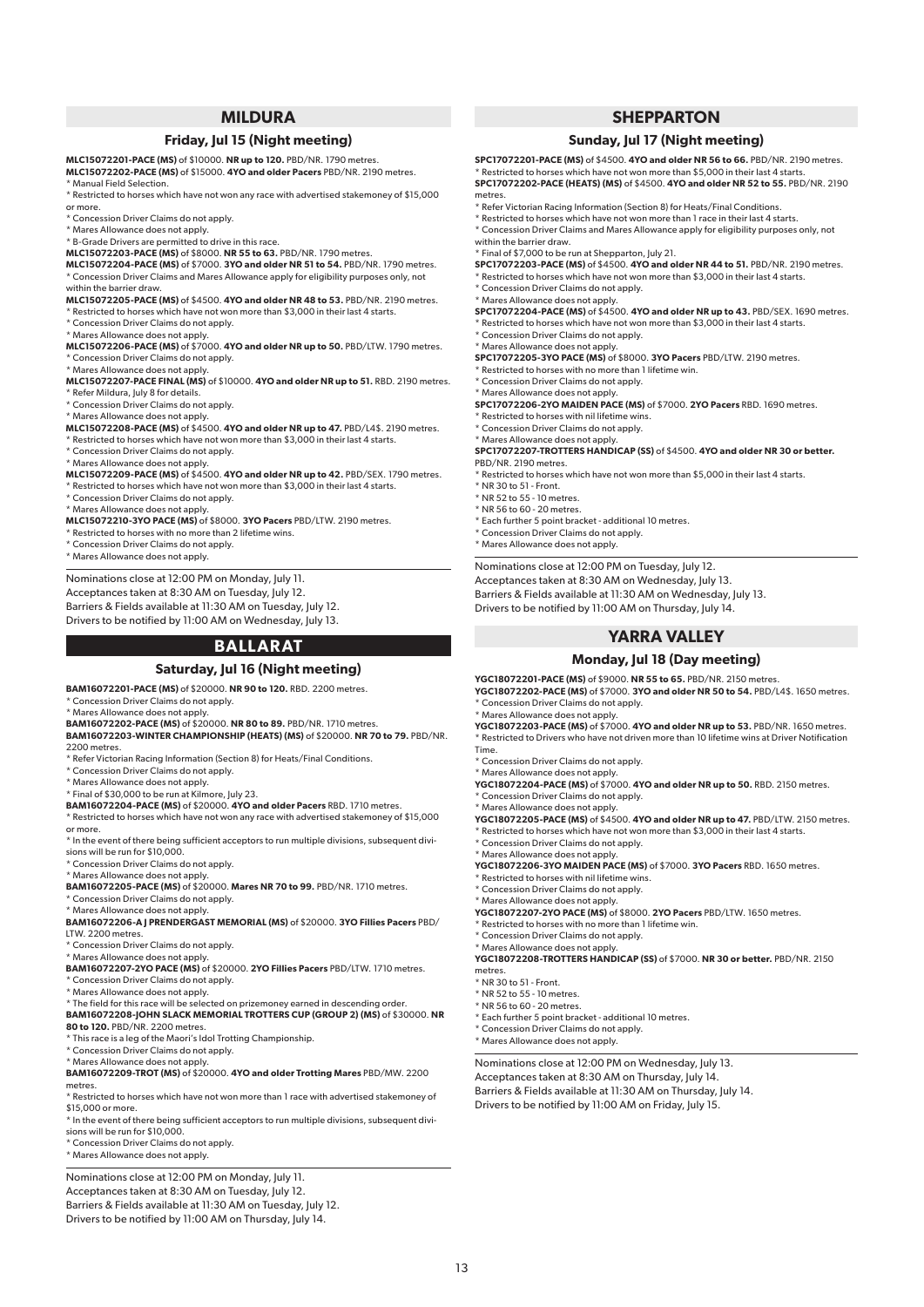## **BENDIGO**

## **Tuesday, Jul 19 (Night meeting)**

**BNC19072201-PACE (MS)** of \$9000. **NR 57 to 68.** PBD/NR. 2150 metres.

**BNC19072202-PACE (MS)** of \$8000. **3YO and older NR 52 to 56.** PBD/NR. 2150 metres. \* Concession Driver Claims and Mares Allowance apply only within the barrier draw, not for eligibility purposes.

**BNC19072203-PACE (MS)** of \$7000. **4YO and older NR up to 51.** RBD. 1650 metres. \* Concession Driver Claims do not apply.

\* Mares Allowance does not apply. **BNC19072204-MAIDEN PACE (MS)** of \$7000. **4YO and older Pacers** RBD. 2150 metres.

- \* Restricted to horses with nil lifetime wins. \* Concession Driver Claims do not apply.
- \* Mares Allowance does not apply.

**BNC19072205-PACE (MS)** of \$4500. **4YO and older NR up to 40.** PBD/L4\$. 2150 metres.

- \* Restricted to horses which have not won a race in their last 4 starts.
- \* Concession Driver Claims do not apply. \* Mares Allowance does not apply.

**BNC19072206-3YO VICBRED PACE (MS)** of \$8000. **3YO Pacers VicBred Eligible.** PBD/ LTW. 2150 metres.

\* Restricted to horses with no more than 1 lifetime win.

\* Concession Driver Claims do not apply.

#### \* Mares Allowance does not apply.

**BNC19072207-2YO MAIDEN PACE (MS)** of \$7000. **2YO Fillies Pacers** RBD. 1650 metres. \* Restricted to horses with nil lifetime wins.

\* Concession Driver Claims do not apply.

\* Mares Allowance does not apply.

#### **BNC19072208-TROTTERS HANDICAP (SS)** of \$8000. **Trotters Discretionary Handicap**  PBD/NR. 2150 metres.

For horses with a minimum NR of 55 at acceptance time only.

\* Handicaps for this race will be done solely to create the most even contest based on the discretion of the HRV Handicapping Panel and nothing else.

- \* Handicaps will not be released until after acceptances.
- \* Trainers cannot contest handicap and standard scratching penalties will apply.
- \* Concession Driver Claims do not apply.

\* Mares Allowance does not apply.

**BNC19072209-TROT FINAL (MS)** of \$7000. **4YO and older NR up to 47.** PBD/NR. 2150 metres.

- .........<br>Festricted to horses which qualified in the Heats run at Bendigo, July 12.
- \* Concession Driver Claims do not apply.
- \* Mares Allowance does not apply.

\* The barrier draw for this Final will be based on PBD/NR as at Acceptance Time for the respective Heats.

**BNC19072210-3YO TROT (MS)** of \$8000. **3YO Trotters** PBD/LTW. 2150 metres.

\* Restricted to horses with no more than 1 lifetime win.

\* Concession Driver Claims do not apply.

\* Mares Allowance does not apply.

Nominations close at 12:00 PM on Wednesday, July 13. Acceptances taken at 8:30 AM on Thursday, July 14. Barriers & Fields available at 11:30 AM on Thursday, July 14. Drivers to be notified by 11:00 AM on Saturday, July 16.

#### **ARARAT**

### **Wednesday, Jul 20 (Day meeting)**

#### **ARC20072201-PACE (MS)** of \$9000. **NR 56 to 66.** PBD/NR. 2195 metres.

**ARC20072202-PACE (MS)** of \$7000. **4YO and older NR 51 to 55.** PBD/NR. 1790 metres. \* Concession Driver Claims and Mares Allowance apply only within the barrier draw, not for eligibility purpose:

**ARC20072203-PACE (MS)** of \$4500. **4YO and older NR 48 to 55.** PBD/NR. 2195 metres.  $^{\kappa}$  Restricted to horses which have not won more than \$3,000 in their last 4 starts.

\* Concession Driver Claims do not apply.

\* Mares Allowance does not apply.

- **ARC20072204-PACE (MS)** of \$7000. **4YO and older NR up to 50.** PBD/LTW. 2195 metres. \* Concession Driver Claims do not apply.
- \* Mares Allowance does not apply.

**ARC20072205-PACE (MS)** of \$4500. **4YO and older NR up to 47.** PBD/SEX. 1790 metres.

\* Restricted to horses which have not won more than \$3,000 in their last 4 starts.

\* Concession Driver Claims do not apply.

\* Mares Allowance does not apply.

**ARC20072206-3YO PACE (MS)** of \$8000. **3YO Pacers** PBD/LTW. 1790 metres. \* Restricted to horses with no more than 1 lifetime win.

- \* Concession Driver Claims do not apply.
- 

\* Mares Allowance does not apply. **ARC20072207-TROT (MS)** of \$7000. **NR up to 55.** PBD/NR. 2195 metres.

\* Concession Driver Claims do not apply.

\* Mares Allowance does not apply.

**ARC20072208-3YO & OLDER MAIDEN TROT (MS)** of \$7000. **3YO and older Trotters** RBD. 2195 metres.

\* Restricted to horses with nil lifetime wins.

\* Concession Driver Claims do not apply.

\* Mares Allowance does not apply.

Nominations close at 12:00 PM on Thursday, July 14. Acceptances taken at 8:30 AM on Friday, July 15. Barriers & Fields available at 11:30 AM on Friday, July 15. Drivers to be notified by 11:00 AM on Monday, July 18.

## **SHEPPARTON**

#### **Thursday, Jul 21 (Night meeting)**

**SPC21072201-PACE (MS)** of \$10000. **NR 62 to 75.** PBD/NR. 2190 metres. **SPC21072202-PACE (MS)** of \$8000. **NR 54 to 61.** PBD/NR. 1690 metres. **SPC21072203-PACE FINAL (MS)** of \$7000. **4YO and older NR 52 to 55.** PBD/NR. 2190 metres.

\* Restricted to horses which qualified in the Heats run at Shepparton, July 17.

\* Concession Driver Claims and Mares Allowance apply for eligibility purposes only, not within the barrier draw.

\* The barrier draw for this Final will be based on PBD/NR as at Acceptance Time for the respective Heats.

**SPC21072204-PACE (MS)** of \$7000. **4YO and older NR up to 53.** PBD/L4\$. 2190 metres. \* Concession Driver Claims do not apply.

\* Mares Allowance does not apply.

**SPC21072205-PACE (MS)** of \$7000. **4YO and older Mares NR up to 54.** PBD/NR. 1690 metres.

Concession Driver Claims do not apply.

\* Mares Allowance does not apply.

**SPC21072206-3YO MAIDEN PACE (MS)** of \$7000. **3YO Pacers** PBD/SEX. 2190 metres.

\* Restricted to horses with nil lifetime wins. \* Concession Driver Claims do not apply.

\* Mares Allowance does not apply.

**SPC21072207-TROT (MS)** of \$8000. **NR 52 to 64.** PBD/NR. 2190 metres. \* Concession Driver Claims and Mares Allowance apply only within the barrier draw, not for eligibility purposes.

**SPC21072208-TROT (MS)** of \$7000. **4YO and older NR up to 51.** PBD/NR. 2190 metres.

\* Field to be selected in ascending points score order (ie. from the bottom up).

\* Concession Driver Claims do not apply. \* Mares Allowance does not apply.

Nominations close at 12:00 PM on Friday, July 15. Acceptances taken at 8:30 AM on Monday, July 18. Barriers & Fields available at 11:30 AM on Monday, July 18. Drivers to be notified by 11:00 AM on Tuesday, July 19.

## **GEELONG**

#### **Friday, Jul 22 (Night meeting)**

**GEC22072201-PACE (MS)** of \$9000. **NR 59 to 69.** PBD/NR. 1609 metres. **GEC22072202-VICBRED PACE (MS)** of \$8000. **NR 53 to 58. VicBred Eligible.** PBD/NR. 2100 metres.

**GEC22072203-PACE (MS)** of \$7000. **4YO and older NR up to 52.** PBD/NR. 1609 metres. \* Concession Driver Claims do not apply.

\* Mares Allowance does not apply. **GEC22072204-MAIDEN PACE (MS)** of \$7000. **4YO and older Pacers** PBD/SEX. 2100 metres.

\* Restricted to horses with nil lifetime wins.

\* Concession Driver Claims do not apply.

\* Mares Allowance does not apply.

**GEC22072205-CLAIMING PACE (MS)** of \$7000. **Claiming price not exceeding \$15000.** PBD/CLAIM/NR. 2100 metres.

Claiming Price GST inclusive.

\* Claiming Prices for horses nominated will be advertised after the close of extended nominations.

\* Concession Driver Claims do not apply.

\* Mares Allowance does not apply. **GEC22072206-3YO PACE (MS)** of \$8000. **3YO Fillies Pacers** PBD/LTW. 2100 metres.

 $*$  Restricted to horses with no more than 1 lifetime win.

\* Concession Driver Claims do not apply.

\* Mares Allowance does not apply. **GEC22072207-2YO PACE (MS)** of \$10000. **2YO Pacers** PBD/LTW. 2100 metres. \* Concession Driver Claims do not apply.

\* Mares Allowance does not apply.

14

**GEC22072208-MAIDEN TROT (MS)** of \$7000. **4YO and older Trotters** RBD. 2100 metres.  $^{\star}$  Restricted to horses with nil lifetime wins.

**GEC22072210-2YO MAIDEN TROT (MS)** of \$7000. **2YO Trotters** RBD. 2100 metres.

\* Concession Driver Claims do not apply.

\* Concession Driver Claims do not apply. \* Mares Allowance does not apply.

\* Restricted to horses with nil lifetime wins. \* Concession Driver Claims do not apply. \* Mares Allowance does not apply.

\* Mares Allowance does not apply. **GEC22072209-TROT (MS)** of \$4500. **4YO and older NR up to 45.** PBD/L4\$. 2100 metres.

Nominations close at 12:00 PM on Monday, July 18. Acceptances taken at 8:30 AM on Tuesday, July 19. Barriers & Fields available at 11:30 AM on Tuesday, July 19. Drivers to be notified by 11:00 AM on Wednesday, July 20.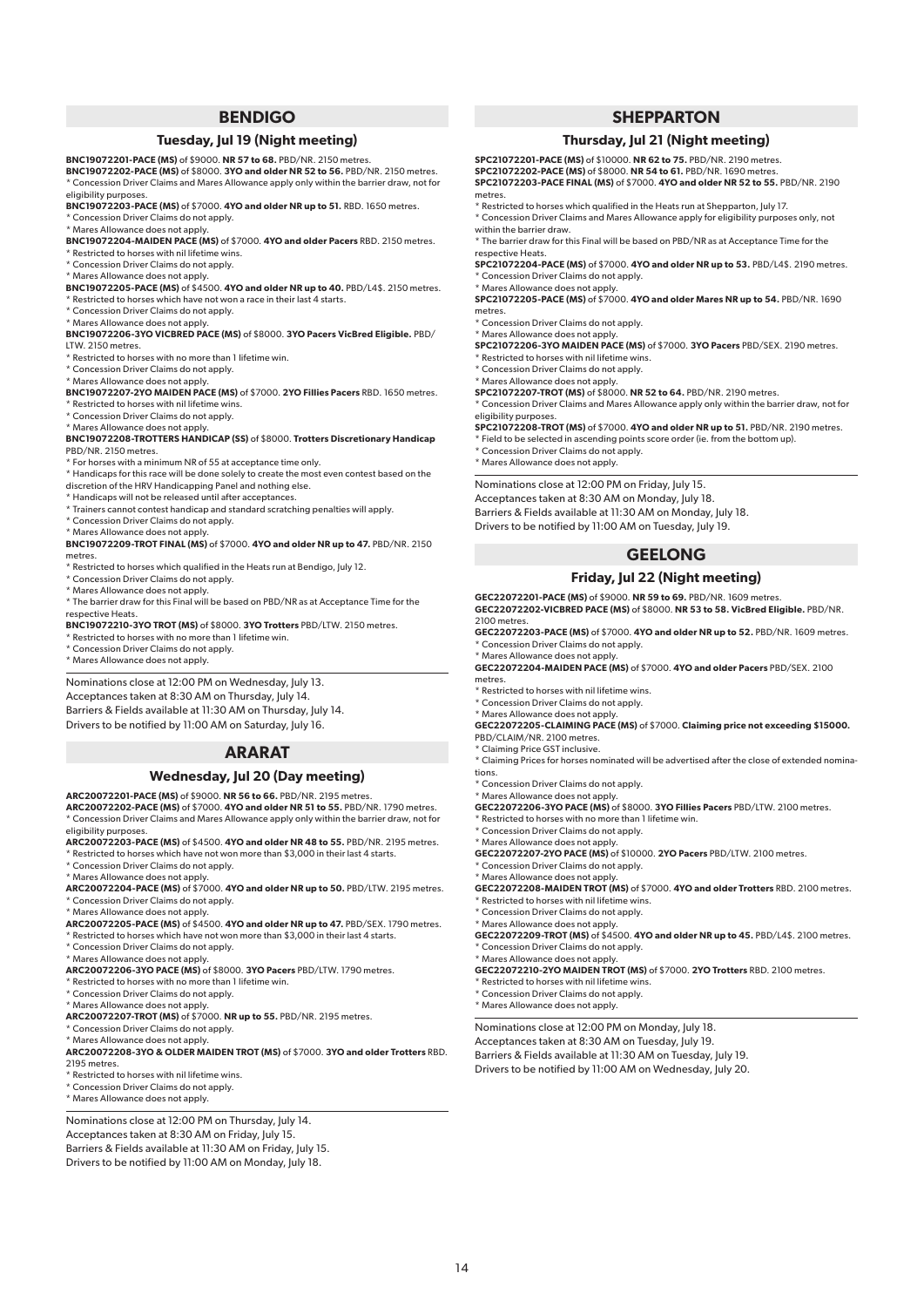## **MILDURA**

## **Friday, Jul 22 (Night meeting)**

**MLC22072201-PACE (MS)** of \$12000. **NR up to 120.** PBD/L4\$. 2190 metres. \* Concession Driver Claims do not apply.

\* Mares Allowance does not apply.

**MLC22072202-PACE (MS)** of \$10000. **NR 65 to 80.** PBD/NR. 2190 metres.

**MLC22072203-PACE (MS)** of \$8000. **NR 54 to 64.** PBD/NR. 2190 metres.

**MLC22072204-PACE (MS)** of \$7000. **3YO and older NR 50 to 53.** PBD/NR. 2190 metres. .......<br>\* Concession Driver Claims do not apply.

\* Mares Allowance does not apply.

**MLC22072205-PACE (MS)** of \$4500. **4YO and older NR 46 to 54.** PBD/NR. 1790 metres. \* Restricted to horses which have not won more than \$3,000 in their last 4 starts.

- \* Concession Driver Claims do not apply.
- \* Mares Allowance does not apply.

**MLC22072206-PACE (MS)** of \$7000. **4YO and older NR up to 51.** PBD/L4\$. 2190 metres. \* Concession Driver Claims do not apply.

\* Mares Allowance does not apply.

**MLC22072207-PACE (MS)** of \$7000. **4YO and older NR up to 51.** PBD/LTW. 1790 metres. \* Restricted to horses with no more than 2 lifetime wins.

\* Concession Driver Claims do not apply.

\* Mares Allowance does not apply.

**MLC22072208-PACE (MS)** of \$7000. **4YO and older Mares NR up to 54.** PBD/NR. 2190 metres.

\* Concession Driver Claims do not apply. \* Mares Allowance does not apply.

**MLC22072209-PACE (MS)** of \$4500. **4YO and older NR up to 45.** RBD. 1790 metres. \* Restricted to horses which have not won more than \$3,000 in their last 4 starts.

\* Concession Driver Claims do not apply.

\* Mares Allowance does not apply.

**MLC22072210-2YO & 3YO PACE (MS)** of \$8000. **2&3YO Pacers** PBD/LTW/AGE. 1790 metres.

\* Open to 2YO horses with no more than 1 lifetime win.

\* Also eligible 3YO horses with nil lifetime wins.

\* Concession Driver Claims do not apply.

\* Mares Allowance does not apply.

\* Preference in field selection will be given to 2YO horses before 3YO horses.

Nominations close at 12:00 PM on Monday, July 18. Acceptances taken at 8:30 AM on Tuesday, July 19. Barriers & Fields available at 11:30 AM on Tuesday, July 19. Drivers to be notified by 11:00 AM on Wednesday, July 20.

## **KILMORE**

#### **Saturday, Jul 23 (Night meeting)**

**KIM23072201-POPULAR ALM SPRINT (MS)** of \$24000. **NR 90 to 120.** PBD/L4\$. 1690

metres.

\* Concession Driver Claims do not apply.

\* Mares Allowance does not apply. **KIM23072202-VIN KNIGHT MEMORIAL PACE (MS)** of \$20000. **NR 80 to 94.** PBD/NR. 2180 metres.

\* Concession Driver Claims do not apply.

\* Mares Allowance does not apply. **KIM23072203-VICBRED PACE (MS)** of \$20000. **NR 70 to 79. VicBred Eligible.** PBD/NR.

1690 metres.

**KIM23072204-WINTER CHAMPIONSHIP FINAL (GROUP 3) (MS)** of \$30000. **NR 70 to 79.** PBD/NR. 2180 metres.

\* Restricted to horses which qualified in the Heats run at Ballarat, July 16.

\* Concession Driver Claims do not apply.

\* Mares Allowance does not apply.

\* The barrier draw for this Final will be based on PBD/NR as at Acceptance Time for the respective Heats.

**KIM23072205-PACE (MS)** of \$20000. **4YO and older Pacers** PBD/MW. 2180 metres. \* Restricted to horses which have not won more than 1 race with advertised stakemoney of

\$15,000 or more.

\* In the event of there being sufficient acceptors to run multiple divisions, subsequent divisions will be run for \$10,000.

\* Concession Driver Claims do not apply.

\* Mares Allowance does not apply.

**KIM23072206-PACE (MS)** of \$20000. **Mares NR 67 to 89.** PBD/NR. 2180 metres.

Concession Driver Claims do not apply.

\* Mares Allowance does not apply.

**KIM23072207-3YO PACE (MS)** of \$20000. **3YO Pacers** PBD/LTW. 1690 metres. \* Concession Driver Claims do not apply.

\* Mares Allowance does not apply.

**KIM23072208-WINTER TROTTERS CUP (HEATS) (MS)** of \$20000. **NR 70 to 85.** PBD/NR. 2180 metres.

\* Refer Victorian Racing Information (Section 8) for Heats/Final Conditions.

\* Final of \$30,000 to be run at Bendigo, July 30. **KIM23072209-3YO TROT (MS)** of \$20000. **3YO Trotters** PBD/LTW. 2180 metres. \* Concession Driver Claims do not apply.

\* Mares Allowance does not apply.

Nominations close at 12:00 PM on Monday, July 18. Acceptances taken at 8:30 AM on Tuesday, July 19. Barriers & Fields available at 11:30 AM on Tuesday, July 19. Drivers to be notified by 11:00 AM on Thursday, July 21.

## **CRANBOURNE**

#### **Sunday, Jul 24 (Night meeting)**

**CRC24072201-PACE (MS)** of \$9000. **NR 57 to 68.** PBD/NR. 1609 metres.

**CRC24072202-PACE (MS)** of \$8000. **4YO and older NR 52 to 56.** PBD/NR. 2080 metres. \* Concession Driver Claims and Mares Allowance apply only within the barrier draw, not for eligibility purposes.

**CRC24072203-PACE (MS)** of \$4500. **4YO and older NR 46 to 54.** PBD/NR. 1609 metres. \* Restricted to horses which have not won more than \$3,000 in their last 4 starts.

\* Concession Driver Claims do not apply.

\* Mares Allowance does not apply.

**CRC24072204-PACE (MS)** of \$7000. **4YO and older NR up to 51.** PBD/LTW. 2080 metres. \* Concession Driver Claims do not apply.

\* Mares Allowance does not apply.

**CRC24072205-PACE (MS)** of \$4500. **4YO and older NR up to 45.** PBD/NR. 1609 metres. \* Restricted to horses which have not won more than \$3,000 in their last 4 starts.

\* Concession Driver Claims do not apply.

\* Mares Allowance does not apply.

**CRC24072206-3YO PACE (MS)** of \$8000. **3YO Pacers** PBD/LTW. 2080 metres.

\* Restricted to horses with no more than 1 lifetime win.

\* Concession Driver Claims do not apply.

\* Mares Allowance does not apply. **CRC24072207-TROT (MS)** of \$9000. **NR 56 to 69.** PBD/NR. 2080 metres. \* Concession Driver Claims and Mares Allowance apply only within the barrier draw, not for eligibility purposes.

**CRC24072208-TROT (MS)** of \$7000. **NR up to 55.** PBD/NR. 2080 metres. Concession Driver Claims do not apply.

\* Mares Allowance does not apply.

Nominations close at 12:00 PM on Tuesday, July 19. Acceptances taken at 8:30 AM on Wednesday, July 20. Barriers & Fields available at 11:30 AM on Wednesday, July 20. Drivers to be notified by 11:00 AM on Thursday, July 21.

## **MARYBOROUGH**

#### **Monday, Jul 25 (Day meeting)**

**MHC25072201-PACE (MS)** of \$7000. **4YO and older NR 51 to 54.** PBD/NR. 2190 metres.

\* Field to be selected in ascending points score order (ie. from the bottom up). \* Concession Driver Claims and Mares Allowance apply for eligibility purposes only, not within the barrier draw

**MHC25072202-PACE (MS)** of \$7000. **4YO and older NR up to 53.** PBD/L4\$. 1690 metres. \* Restricted to Concession Drivers who have not driven more than 25 lifetime wins at Driver Notification Time.

\* Concession Driver Claims do not apply.

\* Mares Allowance does not apply.

**MHC25072203-PACE (MS)** of \$7000. **4YO and older NR up to 50.** PBD/NR. 2190 metres. \* Concession Driver Claims do not apply.

\* Mares Allowance does not apply.

**MHC25072207-TROT (MS)** of \$7000. **NR up to 51.** RBD. 2190 metres.

Nominations close at 12:00 PM on Wednesday, July 20. Acceptances taken at 8:30 AM on Thursday, July 21. Barriers & Fields available at 11:30 AM on Thursday, July 21. Drivers to be notified by 11:00 AM on Friday, July 22.

**MHC25072204-3YO PACE (MS)** of \$8000. **3YO Pacers** PBD/LTW. 2190 metres.

\* Restricted to horses with no more than 2 lifetime wins.

\* Concession Driver Claims do not apply.

\* Mares Allowance does not apply.

**MHC25072205-2YO PACE (MS)** of \$8000. **2YO Fillies Pacers** PBD/LTW. 2190 metres. \* Restricted to horses with no more than 1 lifetime win.

\* Concession Driver Claims do not apply.

\* Concession Driver Claims do not apply.

\* Concession Driver Claims do not apply. \* Mares Allowance does not apply.

\* Mares Allowance does not apply. **MHC25072206-TROTTERS HANDICAP (SS)** of \$8000. **NR 52 or better.** PBD/NR. 2190 metres.

\* Mares Allowance does not apply. **MHC25072208-MARYBOROUGH TROTTERS OAKS (MS)** of \$12000. **3YO Trotting Fillies**

\* NR 52 to 55 - Front.

15

\* NR 56 to 60 - 10 metres.

PBD/LTW. 2190 metres.

\* NR 61 to 65 - 20 metres. \* Each further 5 point bracket - additional 10 metres.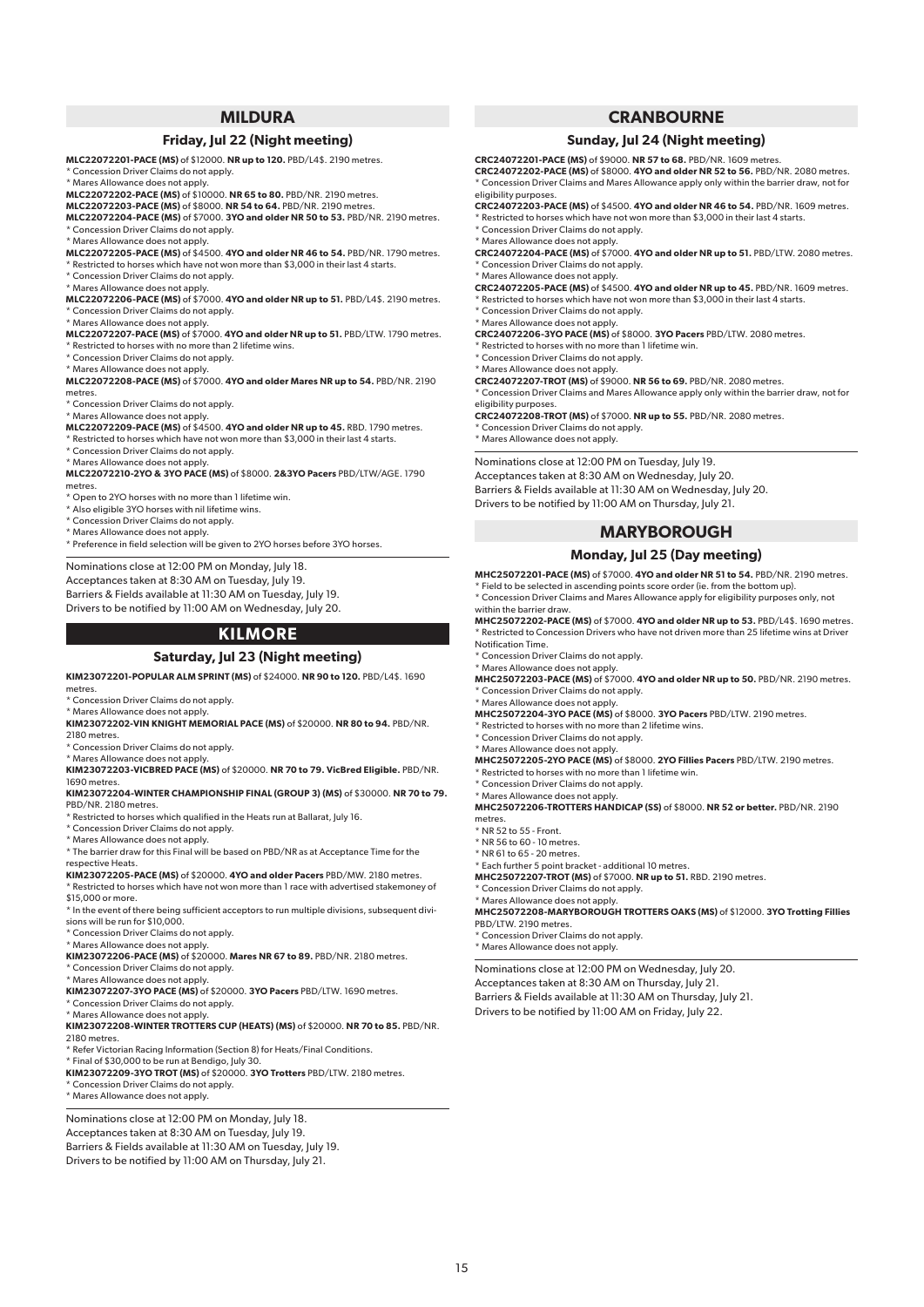## **ALBURY (NSW)**

#### **Tuesday, Jul 26 (Night meeting)**

**ALC26072202-MAIDEN PACE (MS)** of \$6936. **No NR.** PBD/L5\$. 1770 metres.

For Pacers with 0 lifetime win

**ALC26072203-LADYSHIP PACE (MS)** of \$6936. **Mares NR up to 47** PBD/LTW. 1770 metres. For Mares with a NR up to 47.

**ALC26072204-NR UP TO 40 PACE (MS)** of \$6936. **NR UP TO 40** PBD/NR. 2170 metres. Driver or Mare Concessions do not apply. 3yo concession to apply.

**ALC26072205-NR UP TO 45 PACE (MS)** of \$6936. **NR up to 45.** PBD/L5\$. 1770 metres. Driver or Mare Concessions do not apply. 3yo concession to apply.

**ALC26072206-NR UP TO 50 PACE (MS)** of \$6936. **NR up to 50.** PBD/LTW. 1770 metres. For Pacers with NR up to 50 with no more than five (5) lifetime wins. Driver or Mare Concessions do not apply. 3yo concession to apply.

**ALC26072207-NR UP TO 55 PACE (MS)** of \$6936. **NR up to 55.** PBD/L5\$. 1770 metres.

Driver or Mare Concessions do not apply. 3yo concession to apply. **ALC26072208-NR UP TO 60 PACE (MS)** of \$6936. **NR up to 60.** RBD. 1770 metres. Dual Concessions apply (Driver, Mare or 3yo). Also eligible Claimers with a Claiming Price of \$3500 (GST Inclusive).

**ALC26072209-2 LIFETIME WIN PACE (MS)** of \$6936. **No NR.** RBD. 2170 metres. For Pacers with no more than 2 lifetime wins.

Nominations close at 9:30 AM on Thursday, July 21. Acceptances taken at 10:00 AM on Thursday, July 21. Barriers & Fields available at 4:00 PM on Thursday, July 21. Drivers to be notified by 10:30 AM on Sunday, July 24.

## **BENDIGO**

#### **Tuesday, Jul 26 (Night meeting)**

**BNC26072201-PACE (MS)** of \$9000. **NR 61 to 72.** PBD/NR. 2150 metres.

**BNC26072202-PACE (MS)** of \$8000. **NR 53 to 60.** PBD/NR. 1650 metres. \* Concession Driver Claims do not apply.

\* Mares Allowance does not apply.

**BNC26072203-PACE (MS)** of \$7000. **4YO and older NR up to 52.** PBD/LTW. 1650 metres. \* Restricted to horses with no more than 2 lifetime wins.

\* Concession Driver Claims do not apply.

\* Mares Allowance does not apply.

**BNC26072204-3YO MAIDEN PACE (MS)** of \$7000. **3YO Pacers** RBD. 2150 metres.

Restricted to horses with nil lifetime wins.

\* Concession Driver Claims do not apply. \* Mares Allowance does not apply.

**BNC26072205-2YO VICBRED MAIDEN PACE (MS)** of \$7000. **2YO Pacers VicBred Eligible.** RBD. 1650 metres.

\* Restricted to horses with nil lifetime wins.

\* Concession Driver Claims do not apply.

\* Mares Allowance does not apply. **BNC26072206-TROT (MS)** of \$7000. **4YO and older Trotting Mares NR up to 55.** PBD/ NR. 2150 metres.

Concession Driver Claims do not apply.

\* Mares Allowance does not apply. **BNC26072207-TROT (MS)** of \$4500. **4YO and older NR up to 47.** PBD/NR. 1650 metres. Concession Driver Claims do not apply.

\* Mares Allowance does not apply.

#### **BNC26072208-3YO VICBRED MAIDEN TROT (MS)** of \$7000. **3YO Trotters VicBred Eligible.** RBD. 2150 metres.

\* Restricted to horses with nil lifetime wins.

\* Concession Driver Claims do not apply. \* Mares Allowance does not apply.

- 
- **BNC26072209-2YO TROT (MS)** of \$8000. **2YO Trotters** PBD/LTW. 2150 metres. \* Restricted to horses with no more than 2 lifetime wins.
- \* Concession Driver Claims do not apply.
- \* Mares Allowance does not apply.

Nominations close at 12:00 PM on Wednesday, July 20. Acceptances taken at 8:30 AM on Thursday, July 21. Barriers & Fields available at 11:30 AM on Thursday, July 21. Drivers to be notified by 11:00 AM on Saturday, July 23.

## **ECHUCA**

#### **Wednesday, Jul 27 (Night meeting)**

**ECC27072201-PACE (MS)** of \$9000. **NR 56 to 66.** PBD/NR. 2160 metres. **ECC27072202-ALABAR VICBRED PLATINUM MARES SPRINT CHAMPIONSHIP (10TH HEAT) (MS)** of \$10000. **4YO and older Mares Pacers VicBred Eligible.** PBD/NR. 1755 metres.

\* Restricted to Vicbred Platinum eligible horses only which have not won any race with advertised stakemoney of \$15,000 or more. \* Concession Driver Claims do not apply.

\* Mares Allowance does not apply.

\* The winner of a Heat shall only be eligible to contest another Heat if there are insufficient acceptors to comprise a full field for such Heat.

\* Barrier draw for Heats and Final to be based on each horse's National Rating at Acceptance Time for each race. \* Refer Victorian Racing Information (Section 8) for Heats/Final Conditions.

\* Refer 2022 Series & Futurity Information for full list of Heats.

\* Final of \$40,000 to be run at Tabcorp Park Melton, August 6. **ECC27072203-PACE (MS)** of \$7000. **4YO and older NR 52 to 55.** PBD/NR. 2160 metres. \* Concession Driver Claims and Mares Allowance apply only within the barrier draw, not for eligibility purposes.

**ECC27072204-PACE (MS)** of \$4500. **4YO and older NR 48 to 55.** PBD/NR. 1755 metres. Restricted to horses which have not won more than \$3,000 in their last 4 starts.

\* Concession Driver Claims do not apply. \* Mares Allowance does not apply.

**ECC27072205-PACE (MS)** of \$7000. **4YO and older NR up to 51.** PBD/SEX. 1755 metres. \* Concession Driver Claims do not apply.

\* Mares Allowance does not apply.

**ECC27072206-ALABAR VICBRED PLATINUM MAIDEN PACE (MS)** of \$10000. **4YO and older Pacers VicBred Eligible.** RBD. 2160 metres.

\* Restricted to Vicbred Platinum eligible horses only with nil lifetime wins.

\* Concession Driver Claims do not apply.

\* Mares Allowance does not apply. **ECC27072207-PACE (MS)** of \$4500. **4YO and older NR up to 47.** PBD/L4\$. 2160 metres. Restricted to horses which have not won more than \$3,000 in their last 4 starts.

\* Concession Driver Claims do not apply.

\* Mares Allowance does not apply. **ECC27072208-3YO PACE (MS)** of \$8000. **3YO Pacers** PBD/LTW. 1755 metres.

\* Restricted to horses with no more than 1 lifetime win.

\* Concession Driver Claims do not apply.

\* Mares Allowance does not apply.

**ECC27072209-TROTTERS HANDICAP (SS)** of \$7000. **NR 30 or better.** PBD/NR. 2130 metres.  $*$  NR 30 to 51 - Front.

- \* NR 52 to 55 10 metres.
- \* NR 56 to 60 20 metres.
- \* Each further 5 point bracket additional 10 metres. \* Concession Driver Claims do not apply.

\* Mares Allowance does not apply.

Nominations close at 12:00 PM on Thursday, July 21. Acceptances taken at 8:30 AM on Friday, July 22. Barriers & Fields available at 11:30 AM on Friday, July 22. Drivers to be notified by 11:00 AM on Monday, July 25.

## **KILMORE**

## **Thursday, Jul 28 (Night meeting)**

**KIC28072201-PACE (MS)** of \$8000. **NR 54 to 62.** PBD/NR. 2180 metres. \* Concession Driver Claims and Mares Allowance apply only within the barrier draw, not for eligibility purposes. **KIC28072202-PACE (MS)** of \$7000. **4YO and older NR up to 53.** PBD/L4\$. 2180 metres.

Concession Driver Claims do not apply.

\* Mares Allowance does not apply. **KIC28072203-MAIDEN PACE (MS)** of \$7000. **4YO and older Pacers** RBD. 1690 metres. \* Restricted to horses with nil lifetime wins.

\* Field to be selected in ascending National Rating order (ie. lowest NR assessed horse is the first horse selected). \* Concession Driver Claims do not apply.

\* Mares Allowance does not apply.

**KIC28072204-PACE (MS)** of \$4500. **4YO and older NR up to 43.** RBD. 1690 metres.

\* Restricted to horses which have not won more than \$3,000 in their last 4 starts.

\* Concession Driver Claims do not apply.

\* Mares Allowance does not apply. **KIC28072205-3YO MAIDEN PACE (MS)** of \$7000. **3YO Fillies Pacers** RBD. 2180 metres.

- \* Restricted to horses with nil lifetime wins.
- \* Concession Driver Claims do not apply.
- \* Mares Allowance does not apply.
- **KIC28072206-2YO PACE (MS)** of \$8000. **2YO Pacers** PBD/LTW. 2180 metres.
- $^{\star}$  Restricted to horses with no more than 1 lifetime win.
- \* Concession Driver Claims do not apply. \* Mares Allowance does not apply.

**KIC28072207-TROT (MS)** of \$10000. **4YO and older Trotting Mares** PBD/NR. 1690 metres.

\* Restricted to horses which have not won more than 1 race with advertised stakemoney of \$15,000 or more. \* Concession Driver Claims do not apply.

- 
- \* Mares Allowance does not apply. **KIC28072208-TROT (MS)** of \$8000. **NR 52 to 64.** PBD/NR. 1690 metres.
- \* Concession Driver Claims do not apply.
- \* Mares Allowance does not apply.

**KIC28072209-ALDEBARAN PARK VICBRED PLATINUM MAIDEN TROT (MS)** of \$10000. **4YO and older Trotters VicBred Eligible.** RBD. 2180 metres.

\* Restricted to Vicbred Platinum eligible horses only with nil lifetime wins.

\* Concession Driver Claims do not apply.

16

\* Mares Allowance does not apply.

Nominations close at 12:00 PM on Friday, July 22.

Acceptances taken at 8:30 AM on Monday, July 25. Barriers & Fields available at 11:30 AM on Monday, July 25.

Drivers to be notified by 11:00 AM on Tuesday, July 26.